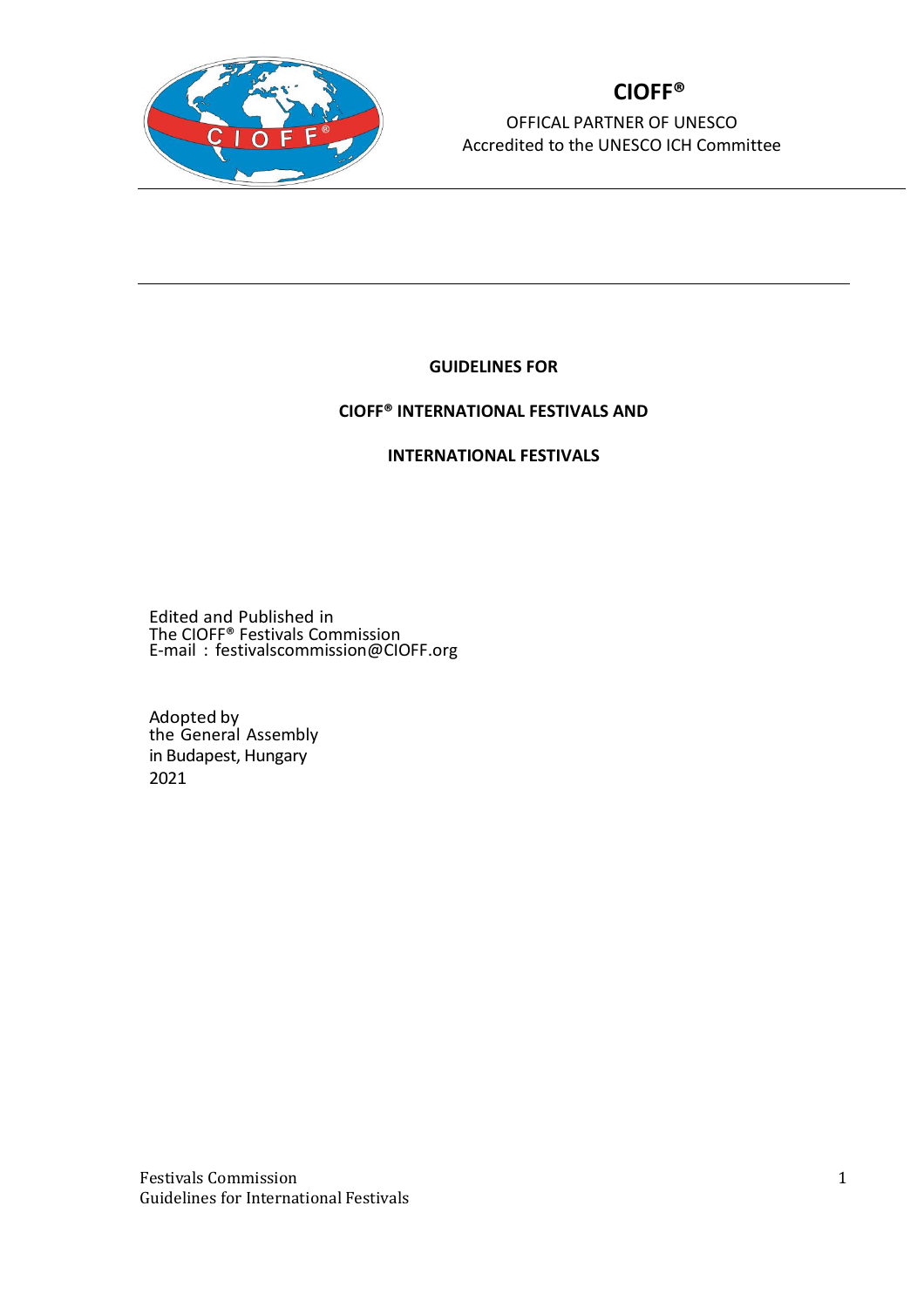

OFFICAL PARTNER OF UNESCO Accredited to the UNESCO ICH Committee

## **Table of contents**

|                                      | <b>NTRODUCTION</b>                                                               | 3  |
|--------------------------------------|----------------------------------------------------------------------------------|----|
|                                      | <b>WHAT ARE THE OBJECTIVES?</b>                                                  | 4  |
|                                      | The Program on stage                                                             | 4  |
|                                      | <b>CULTURAL CONTEXT OF A CIOFF® FESTIVAL</b>                                     | 5  |
|                                      | 1. A meeting place for cultures                                                  | 6  |
|                                      | 2. Concept and programming of a festival                                         | 6  |
|                                      | 3. Place and role of the performers                                              | 8  |
|                                      | 4. Traditions and Creative Activity                                              | 8  |
| <b>GUIDELINES FOR IMPLEMENTATION</b> |                                                                                  | 10 |
| 1.                                   | Introduction                                                                     | 10 |
| 2.                                   | <b>CIOFF<sup>®</sup> International Festivals and CIOFF<sup>®</sup> Festivals</b> | 10 |
| 3.                                   | <b>First Contact and Invitations</b>                                             | 13 |
| 4.                                   | Confirmation                                                                     | 16 |
| 5.                                   | <b>At the Festival</b>                                                           | 18 |
| 6.                                   | <b>After the Festival</b>                                                        | 21 |
| 7.                                   | <b>Training for Festival Organizers</b>                                          | 22 |
| 8.                                   | <b>Role of the National Section</b>                                              | 22 |
|                                      | <b>GUIDELINES OF THE INTERNATIONAL CHILDREN'S FOLKLORE FESTIVAL</b>              | 23 |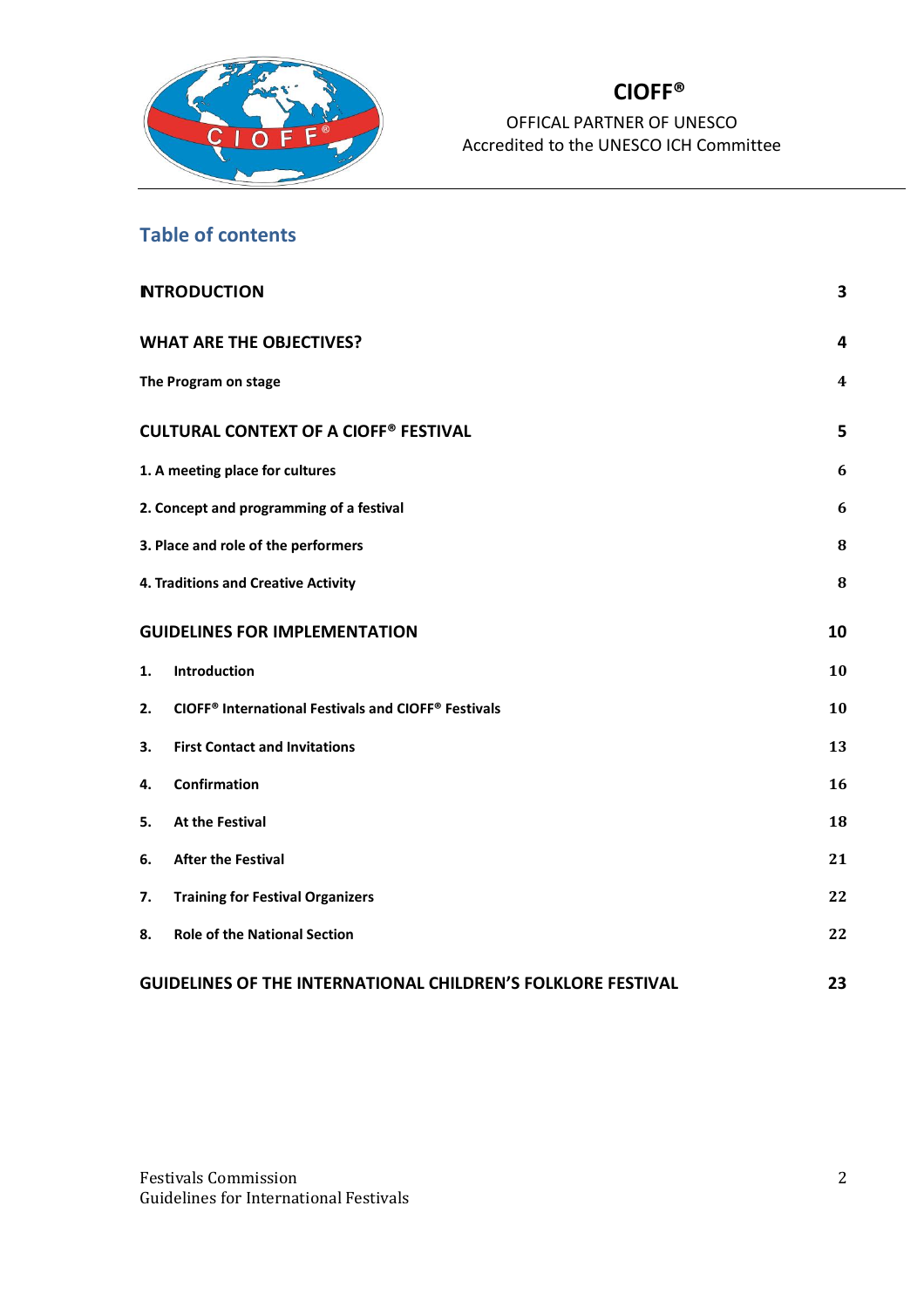

OFFICAL PARTNER OF UNESCO Accredited to the UNESCO ICH Committee

## <span id="page-2-0"></span>**Introduction**

We are extremely proud to announce that at the 38th General Assembly of UNESCO in Paris (3rd-18th November) CIOFF® has been awarded the UNESCO associate partner status as NGO, being one of the only three NGOs, who received the associate status in 2015. Since its foundation in 1945, UNESCO has sought to collaborate with NGOs, which are fundamental civil society partners for the implementation of the Organization's activities and programs. Over the years, UNESCO has built up a valuable network of cooperation with NGOs having an expertise in its fields of competence, i.e. education, science, social and human sciences, culture, communication and information.

Currently, UNESCO is enjoying official partnerships with 373 international NGOs and 24 foundations and similar institutions, only around 40 of which have associate status and all the others consultative status. This recognition of CIOFF® by UNESCO reflects the new level of cooperation with CIOFF® in providing a valuable partnership to UNESCO in recent years, having made regular major substantial contributions to framing UNESCO's objectives and implementing its programs in the field of safeguarding and promoting the World intangible cultural heritage. CIOFF® becomes the only organization working in the field of ICH to receive associate partnership status of UNESCO.

What that means for CIOFF<sup>®</sup> is: Visibility – an immense chance to promote the work and activities of CIOFF® by both CIOFF® International and the National Sections Opportunity to develop and implement new exciting programs and projects with the support of UNESCO Responsibility- to maintain the high level of engagement with UNESCO as an associate partner, constantly strengthening CIOFF® organization on national and international levels and delivering effective programs and projects.

This extremely important announcement comes at a time when CIOFF® is preparing for its flagship event - the 5th CIOFF® World Folkloriada, which will take place in Zacatecas, Mexico in August 2016, with participation of over 2500 dancers and musicians representing more than 70 countries of the World. Founded in 1970, CIOFF® is now represented in 115 different countries in which there are more than thirty thousand folklore dance and music groups and folk arts organizations.

Today CIOFF ® globally coordinates over 300 annual international folklore and folk arts festivals, uniting thousands of volunteers around the world with its mission to encourage cultural exchange in order to promote a growing spirit of friendship and peace.

> Philippe Beaussant President of CIOFF®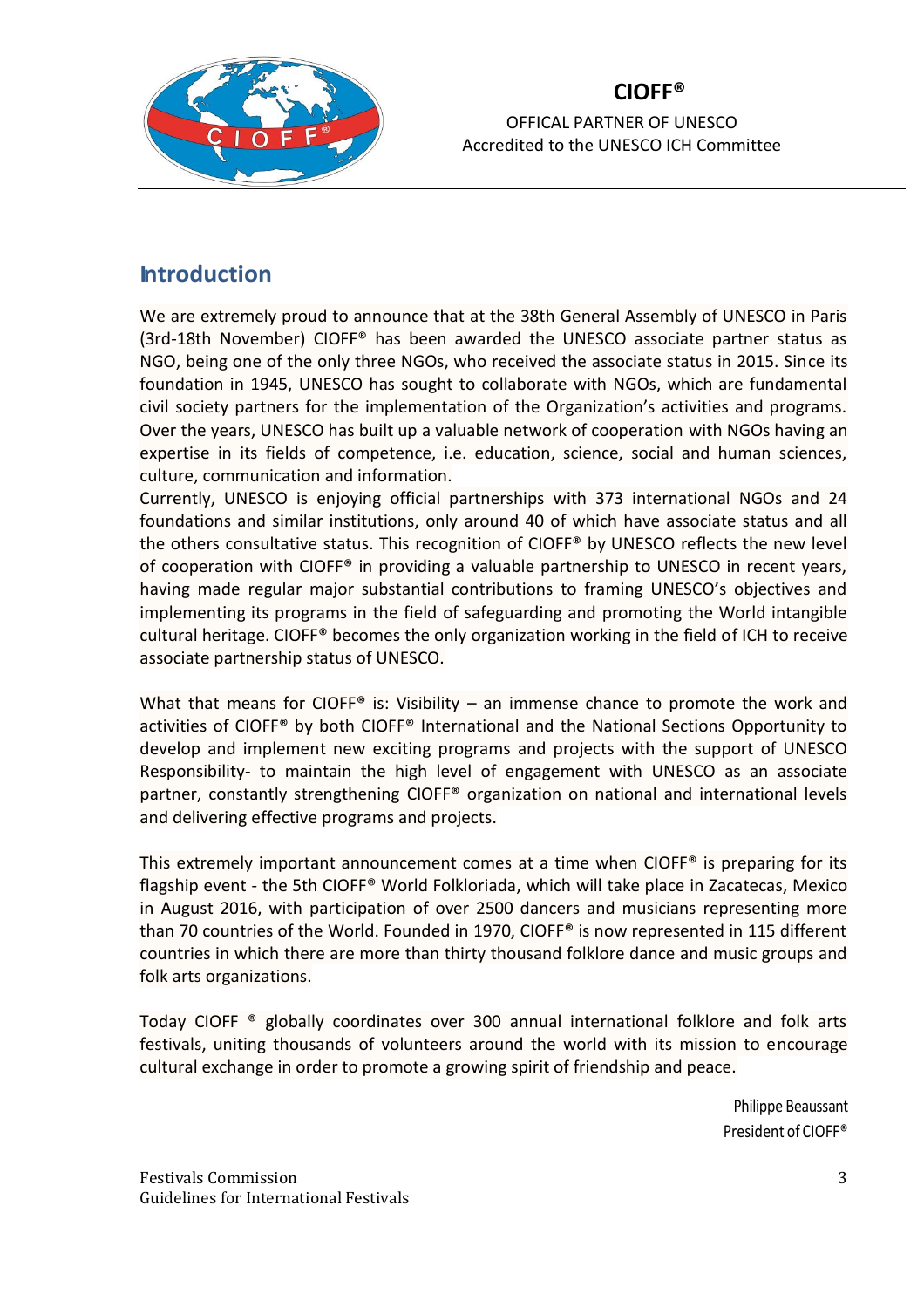

OFFICAL PARTNER OF UNESCO Accredited to the UNESCO ICH Committee

# <span id="page-3-0"></span>**What are the objectives?**

The main objectives of CIOFF® Festivals are:

- To provide an opportunity to present the whole world's traditional heritage
- To provide a participatory rather than a consumer model for Intangible Cultural Heritage
- To further the aims of CIOFF® and UNESCO in the dissemination and protection of traditional cultures
- To promote mutual understanding and peace all over the world.
- To preserve our Intangible Cultural Heritage

### <span id="page-3-1"></span>**The Program on stage**

An important part of CIOFF® festival activities are the artistic performances. According to the **CIOFF® definitions of traditional programs on the stage**, a performance is considered as representative of traditional culture if its content comes from or is inspired by an Intangible Cultural Heritage, namely:

- Transmitted from generation to generation;
- Constantly re-created by communities and groups in response to their environment, their interaction with nature and their history;
- Providing them with a sense of identity and continuity;
- Promoting respect of cultural diversity and human creativity.
- The programs can be of *authentic, elaborated or stylized expression*

To serve the cause of traditional culture the ensembles choose a style and a way of expression. In accordance with its main activity, which is the organization of festivals of traditional culture, CIOFF® wishes to define the styles of expression through song, music and dance as outlined below: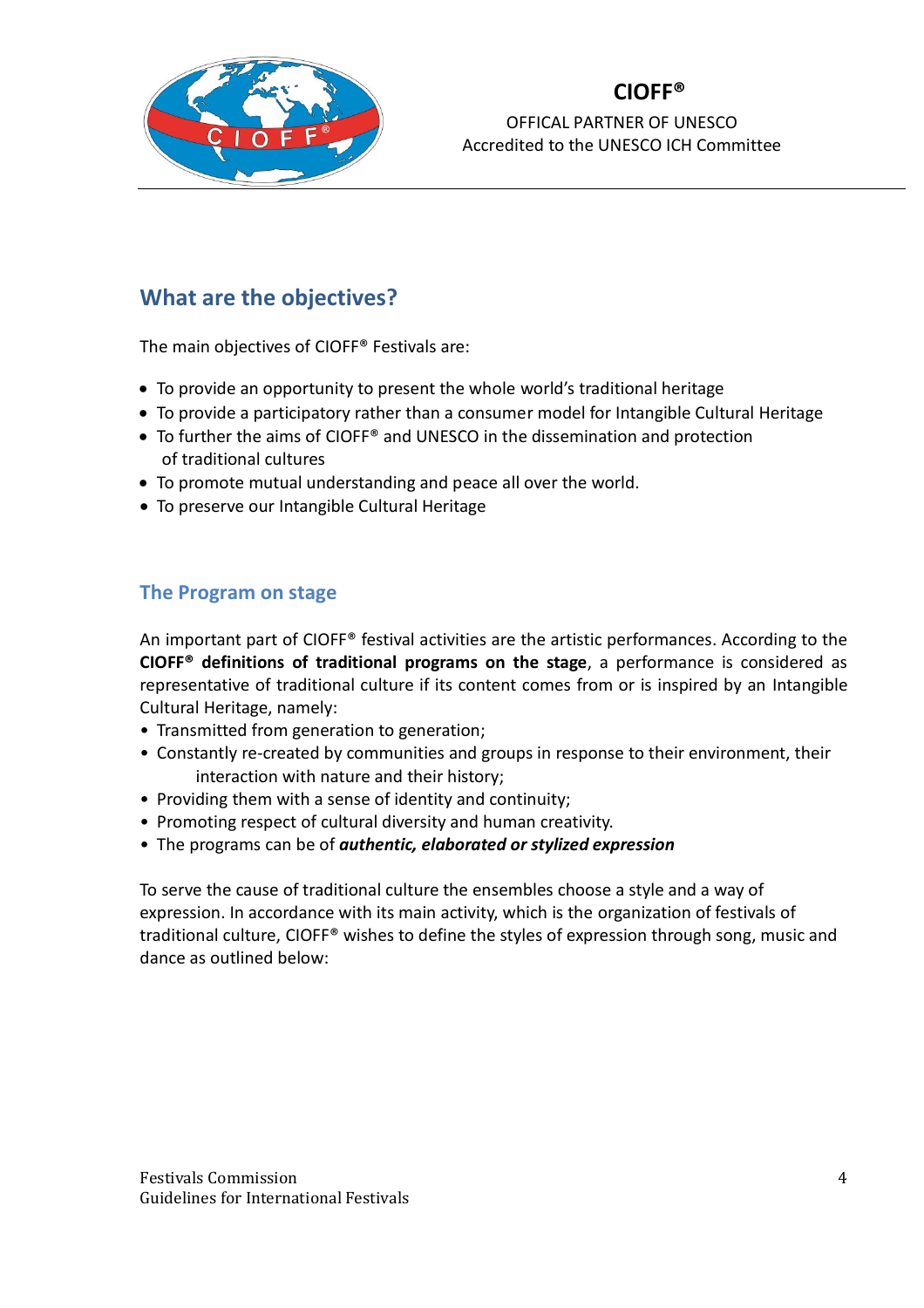

OFFICAL PARTNER OF UNESCO Accredited to the UNESCO ICH Committee

#### **A program will be considered as representing an authentic expression:**

- $\Box$  if the content is regional
- $\Box$  if the costumes are authentic or faithfully reconstructed
- $\Box$  if music and dance are presented without arrangement
- $\Box$  if the musical instruments are authentic or faithfully reconstruct

### **A program will be considered as representing an elaborated expression:**

- $\Box$  if the content covers a number of regions
- ❑ if the elements of costumes are adapted
- $\Box$  if the music is harmonised and the elements of dance modified
- $\Box$  if the creation of new dances uses traditional and authentic elements

### **A program will be considered as representing a stylised expression:**

- $\Box$  if the content draws its inspiration from the traditional culture of its country
- $\Box$  if the costumes are re-created for the needs of the stage
- ❑ if the music and the elements of dance are adapted and re-created to meet the needs of a modern scenic transposition
- $\Box$  if the creation of new dances and music uses traditional elements to represent the creative ideas of the choreographer and the musician.

### <span id="page-4-0"></span>**Cultural Context of a CIOFF® Festival**

An International Folklore Festival is one of the means to safeguard, to promote and to diffuse the Intangible Cultural Heritage, mainly through such genres of expressions as music, dance, games, rituals, customs, know-how of handicraft and other arts. To be a significant contribution to the maintenance and enhancement of cultural identity and diversity, a folklore festival has to be implemented in an appropriate cultural context.

The reflections presented here aim at developing a pertinent cultural context in folklore festivals. The following items constitute and describe what CIOFF® sees as important elements of the term "cultural context".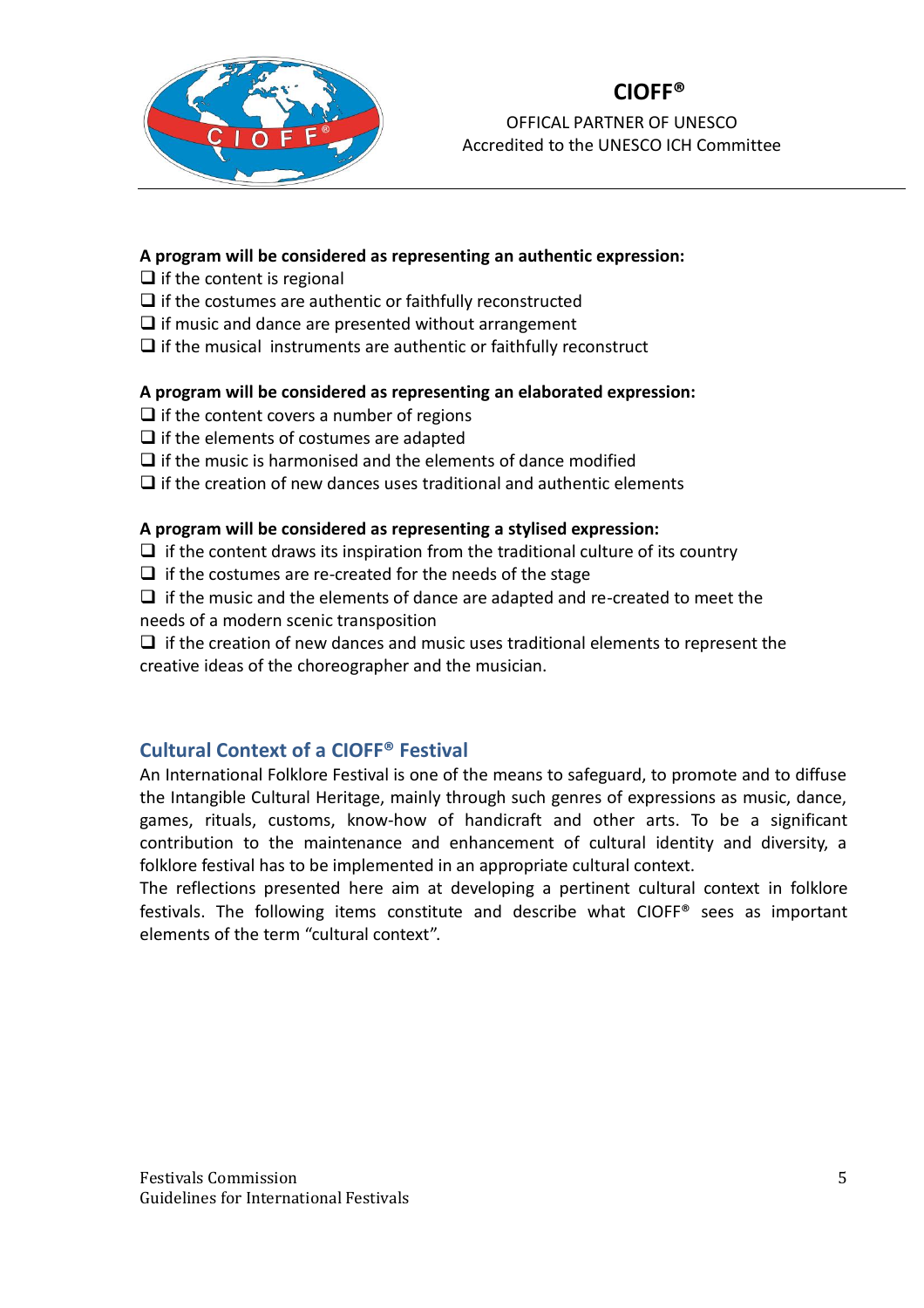

OFFICAL PARTNER OF UNESCO Accredited to the UNESCO ICH Committee

#### <span id="page-5-0"></span>**1. A meeting place for cultures**

CIOFF® considers the Intangible Cultural Heritage as a mainspring of cultural diversity and a guarantee of sustainable development, as underscored in the UNESCO Recommendation on the Safeguarding of Traditional Culture and Folklore of 1989, in the UNESCO Universal Declaration on Cultural Diversity of 2001 and in the Convention for the Safeguarding of the Intangible Cultural Heritage $1$  of 2003

International Folklore Festivals bring together folk art performers in a peaceful and friendly atmosphere.

With their program, the participants will give to the other participants as well as to a large part of the population, an insight in the folk traditions of their country, and they will strive for an understanding of the cultural heritage and tradition of other people<sup>2</sup>.

According to CIOFF® policy, an International Folklore Festival will be fully accomplished as a meeting place for cultures when it is organized in the spirit of friendship and promoting a culture of peace.

#### <span id="page-5-1"></span>**2. Concept and programming of a festival**

On the basis of clearly determined objectives and realistic evaluated means, the global concept and the programming of an International Folklore Festival includes mainly the following four elements:

The EXPRESSIONS of the traditional culture – music, singing, dancing, costumes, customs, handicraft, tales, traditional cooking, rituals, games, traditional instruments and others.

The INTERVENING PARTIES – artists, choreographers, musical directors, craftsmen, ethnologists, teachers, children and youngsters, the public of the festival, families, elders, and others.

The PARTNERS – cultural and social associations; local and regional folk groups; local, regional and national artists; local, regional and national governments; town halls, townships, regions, unions, schools, teachers, conservatories, institutions, craftsmen guilds and, last but not least!, the volunteers.

<sup>&</sup>lt;sup>1</sup> CIOFF<sup>®</sup> Cultural Policy, Preamble

<sup>2</sup> CIOFF® Internal Regulation, art 9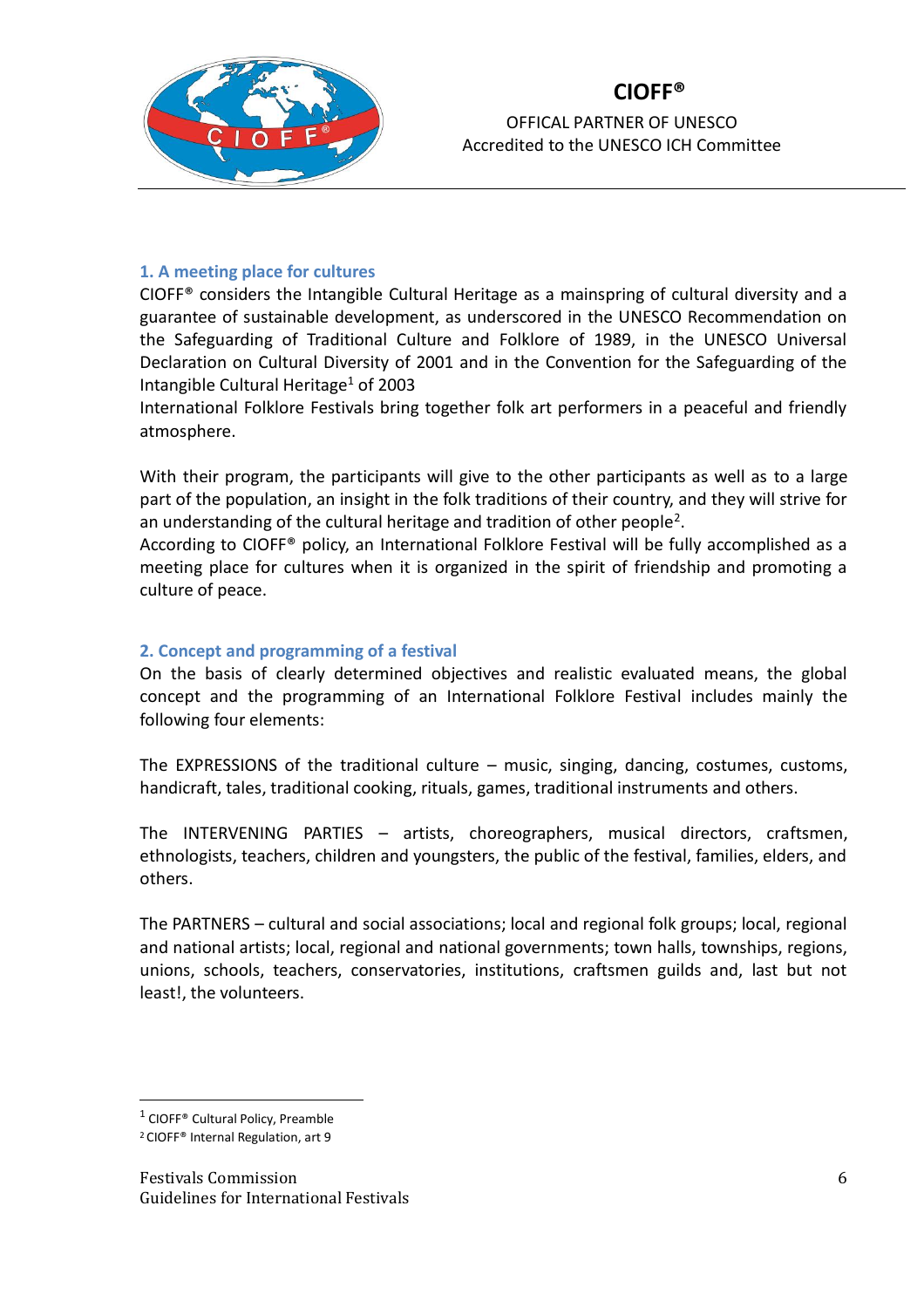

OFFICAL PARTNER OF UNESCO Accredited to the UNESCO ICH Committee

The ACTIVITIES – performances, exhibitions, conferences, games, contests, meetings, visits, training, symposia, demonstrations, parades, shops, tasting and others.

In that aspect the relevant objective therefore is:

*Taking into account its historical, cultural, social and economic environment each festival organizer will choose the expressions, the intervening parties, the partners and the activities in accordance with the objectives and the means of the festival. These choices will constitute the basis of the global concept and the specific programming of a unique and evolutionary international cultural event.*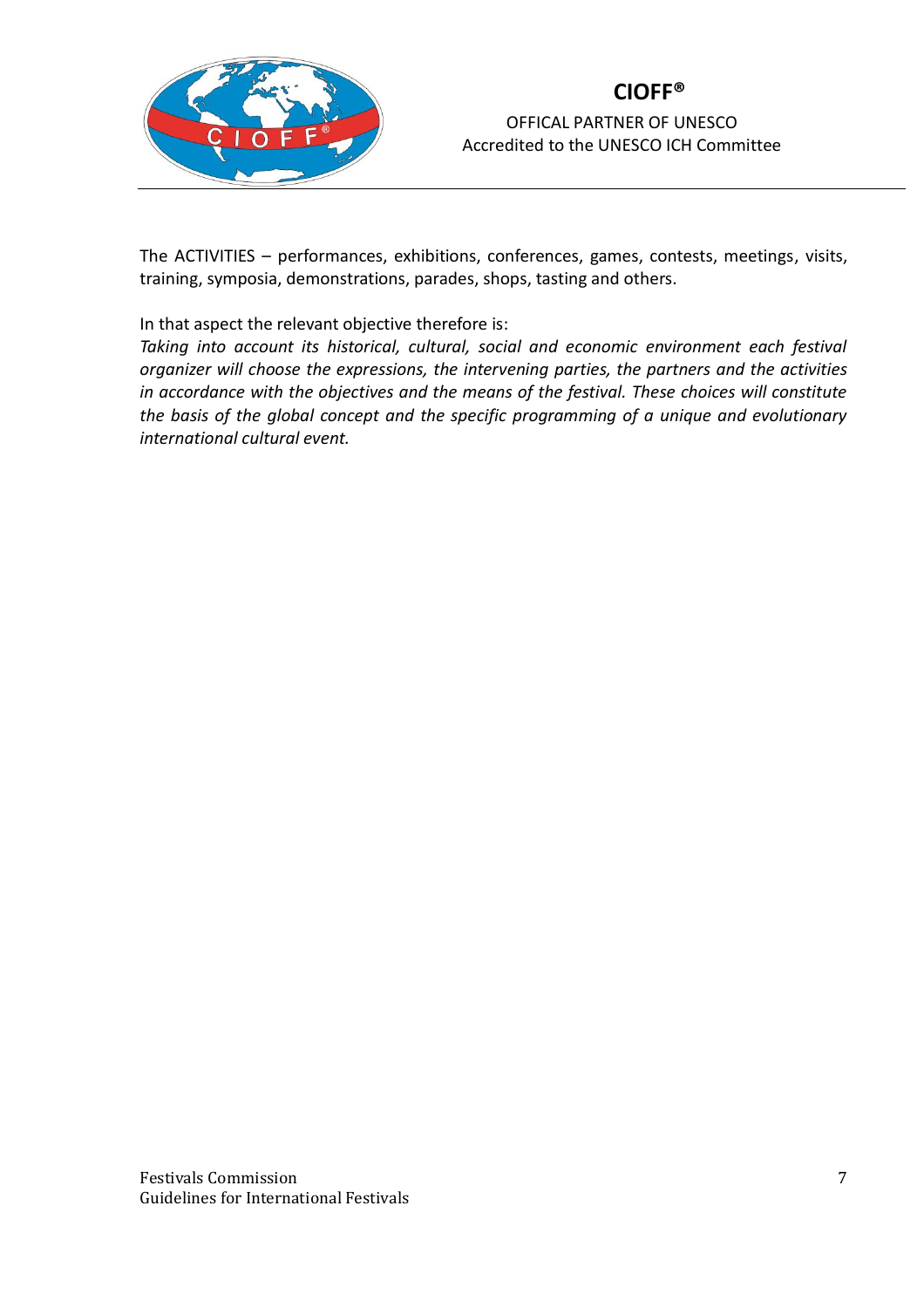

OFFICAL PARTNER OF UNESCO Accredited to the UNESCO ICH Committee

#### <span id="page-7-0"></span>**3. Place and role of the performers**

At an International Folklore Festival performers have primarily the place and role of artists. However, as participants of a cultural event, especially when it is implemented as a meeting place for cultures, they assume a much broader cultural function. In the "Analysis of the 1989 Recommendation in the context of today"<sup>3</sup>, this cultural function of the performers is outlined as follow: "It is time for an appropriate representation to be given of those whose practices, create and nurture this culture. Recognition and respect for the active participation of grassroots practitioners in the production, transmission and preservation of their cultural expressions and products are essential for meeting the increased challenges and opportunities in the new global encounter and exchange of cultures." In that aspect the relevant questions therefore are:

• What is an appropriate representation to be given to the performers in the festivals programming?

• How should the respect and recognition for the performers be demonstrated?

*According to the CIOFF® policy, the representation to be given to the performers is basically achieved by organizing an International Folklore Festival itself, following the principles mentioned in the regulation. The respect and recognition will be fully expressed when the festival is organized in the spirit of hospitality, encounter and exchange leading to the mutual understanding, spontaneously and in the daily life of the festival.* 

### <span id="page-7-1"></span>**4. Traditions and Creative Activity**

Folklore has to be considered as an evolutionary process where one of the main characteristics is the creative activity based on tradition. As outlined by the International Conference of Experts on "Folk dancing on the stage" in its Final Report<sup>4</sup>, the process of creation is influenced by numerous different national and international factors.

Taking into consideration the different socio-cultural objectives of cultural groups in their creative activity, CIOFF® considers the following specific terminology for traditional programs on stage: Authentic expression Elaborated expression and Stylized expression<sup>5</sup>.

<sup>5</sup> Definitions of traditional programs on stage proposed by the Cultural Commission

<sup>3</sup>UNESCO: Final Report on "A Global Assessment of the 1989 Recommendation on the Safeguarding of Traditional Culture and Folklore: Local Empowerment and International Cooperation", Washington D.C., USA, June 1999

<sup>4</sup> CIOFF® International Conference of Experts on "Folk dancing on the stage", Adaptation and changes in folk dancing in the work of amateurs groups. Fribourg, Switzerland, 21-25 October 1985, Final Report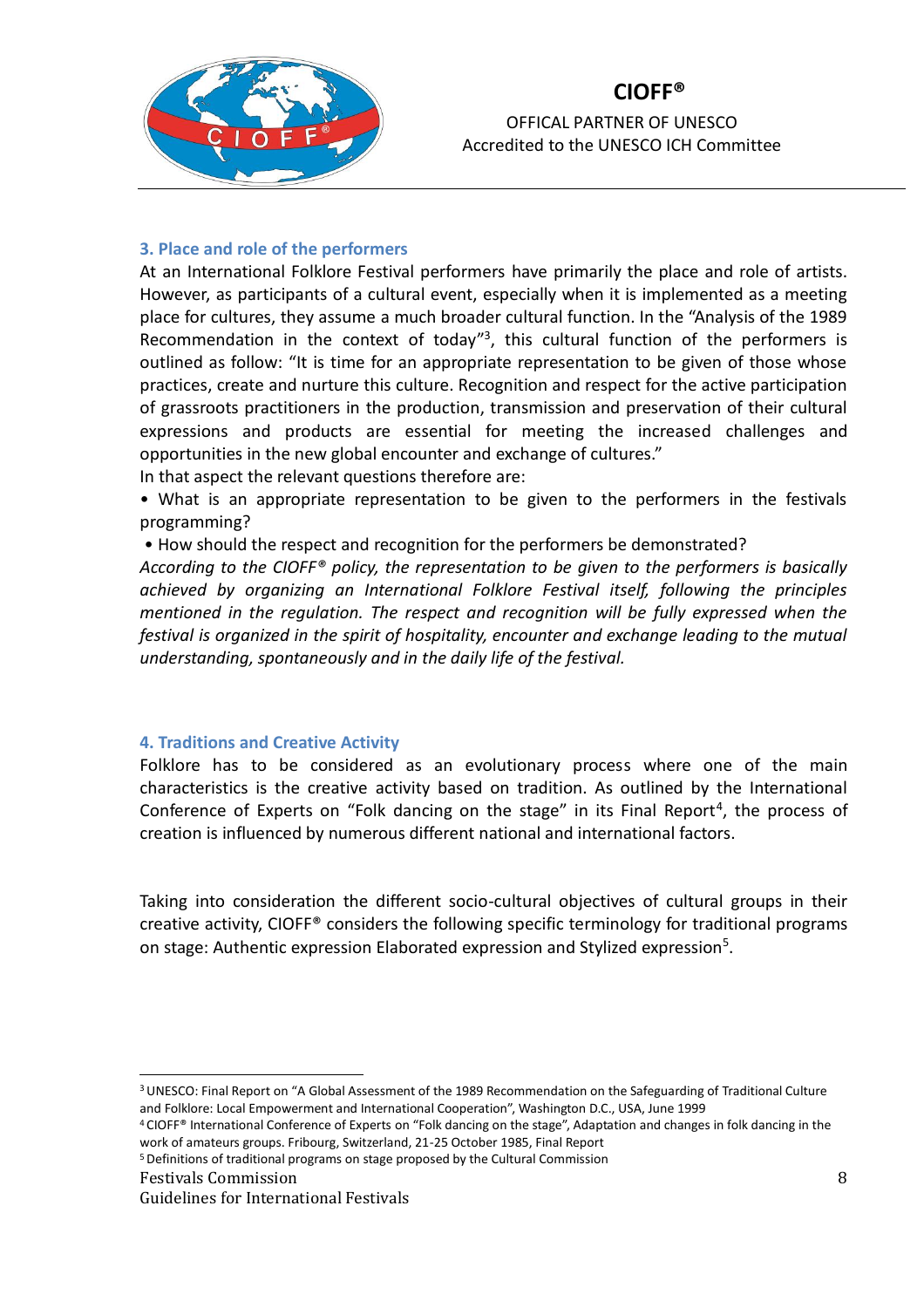

OFFICAL PARTNER OF UNESCO Accredited to the UNESCO ICH Committee

An International Folklore Festival organized within an appropriate cultural context and with a pertinent programming represents a powerful asset to support the activities aimed at the safeguard, the promotion and the diffusion the traditional culture. Through organizing International Folklore Festivals, CIOFF® realizes an operative contribution to implement the content of the following statement presented in Turin by M. Koïchiro Matsuura, former Director-General of UNESCO :

*"Intangible Cultural Heritage is gaining increasing recognition worldwide for the fundamental role it plays in our lives in the maintenance and enhancement of cultural identity and diversity."*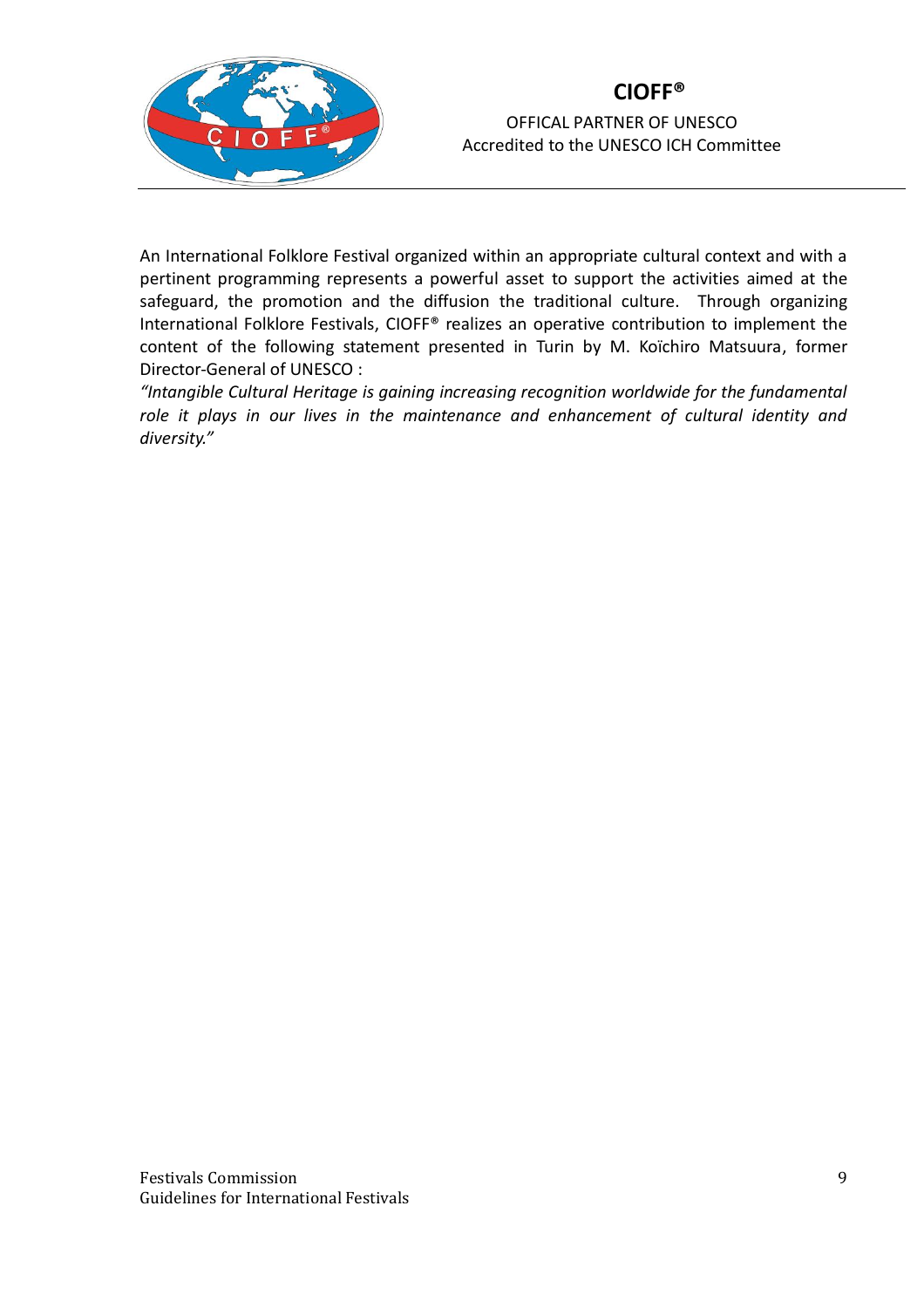

OFFICAL PARTNER OF UNESCO Accredited to the UNESCO ICH Committee

### <span id="page-9-0"></span>**Guidelines for Implementation**

### <span id="page-9-1"></span>**1. Introduction**

1.1. These guidelines are intended for the organizers of International Folklore Festivals. This document has been prepared by CIOFF®.

1.2. The guidelines apply to a variety of festivals:

• CIOFF® International Festivals, which have met the quality requirements of CIOFF®, and which are recognized as "CIOFF® International Festivals". These festivals are expected to comply with certain conditions explained afterwards;

• International festivals which are members of their CIOFF® National Section, and which should therefore aspire towards the conditions of CIOFF® International Festivals;

• Other international festivals which are intending to join their CIOFF® National Section.

1.3. CIOFF® has identified three types of traditional art to be presented on the stage. Festivals should use these terms to indicate the type of group they wish to invite:

- AUTHENTIC
- ELABORATED
- STYLIZED

As explained above, page 4 and 5.

### <span id="page-9-2"></span>**2. CIOFF® International Festivals and CIOFF® Festivals**

They bring together folk art performers in a peaceful and friendly atmosphere. With their program, the participants will give to the other participants, as well as to a large part of the population, an insight into the folk traditions of their country, and they will strive for an understanding of the cultural heritage and traditions of other people. To strengthen these thoughts, the ensembles will mingle with each other in a friendly atmosphere.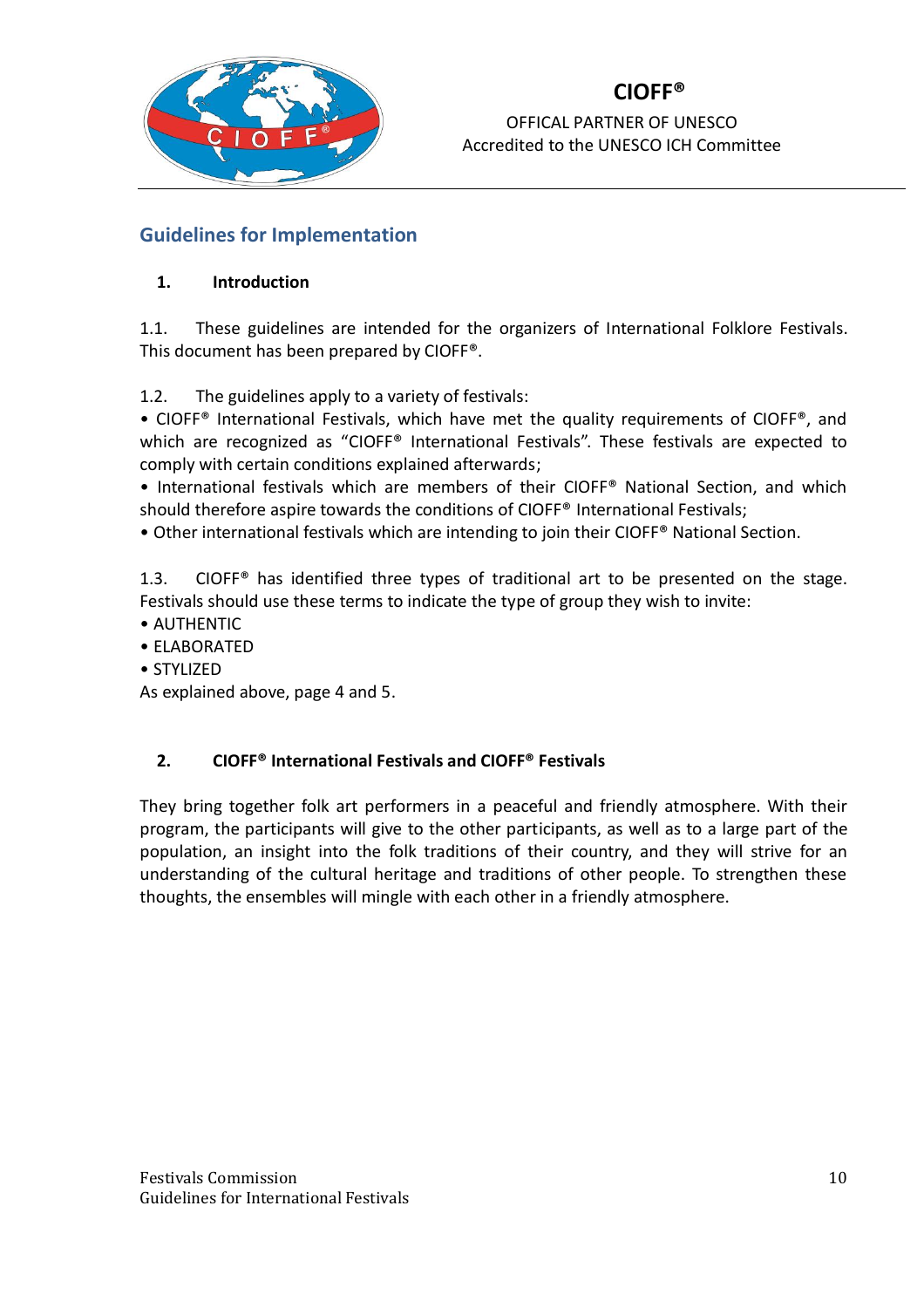

OFFICAL PARTNER OF UNESCO Accredited to the UNESCO ICH Committee

### **Recognition of CIOFF® International Festivals and CIOFF® Festivals (Art. 9 of the Internal Regulations adopted in Budapest 2021)**

### **9.1 CIOFF® Festivals**

CIOFF® Festivals are festivals associated with a CIOFF® member.

They can be either national or international, depending on the origin of the groups that participate.

These festivals shall be recognized by the responsible CIOFF® member. Obligations for all CIOFF® festivals:

- 1. The Festival is able and willing to promote, within its competence, the aims and policies of CIOFF®
- 2. The Festival is obliged to follow the rules and guidelines on CIOFF® Festivals.
- 3. The Festival has an identified, responsible organizer.
- 4. The Festival has the privilege and duty of using the CIOFF<sup>®</sup> Logo and Flag and must use the Logo in all Festival publications in a prominent place,
- 5. The Festival does not have the right to display either the UNESCO's or the UNESCO National Commission's name or its symbol without permission from UNESCO or UNESCO National Commission.
- 6. The Festival is forbidden to arrange competitions between foreign groups.
- 7. The festival must invite the foreign groups from the CIOFF® network (through CIOFF® members, through other CIOFF® Festival or direct invitation of groups for cultural exchange.

Invitations to the festival must be sent to the relevant CIOFF® Members. In case the CIOFF® Member has not responded within one month, the invitation may be sent directly to the group.

- 8. Copy of the invitation to a foreign group, regardless of whether the group is affiliated to a CIOFF® member, must be provided to (i) the CIOFF® Member of the inviting Festival and (ii) the CIOFF® Member of the invited group.
- 9. The festival has to make an agreement/contract with each invited group which clearly defines the rights and responsibilities of both parties. This can take place by an exchange of letters.
- 10. The Festivals have to provide for each foreign group invited the following conditions:
	- Transportation inside the host country or a travel indemnity;
	- Full accommodations and meals during the stay at the festival site;

• Adequate first aid, normal medical care for incidental illness, and insurance against accidents, for which they are held responsible. Each group shall arrange its own valid travel and medical insurance.

11. More detailed indications on the procedures are specified in the Guidelines for CIOFF® International Festivals and CIOFF® Festivals.

Festivals Commission Guidelines for International Festivals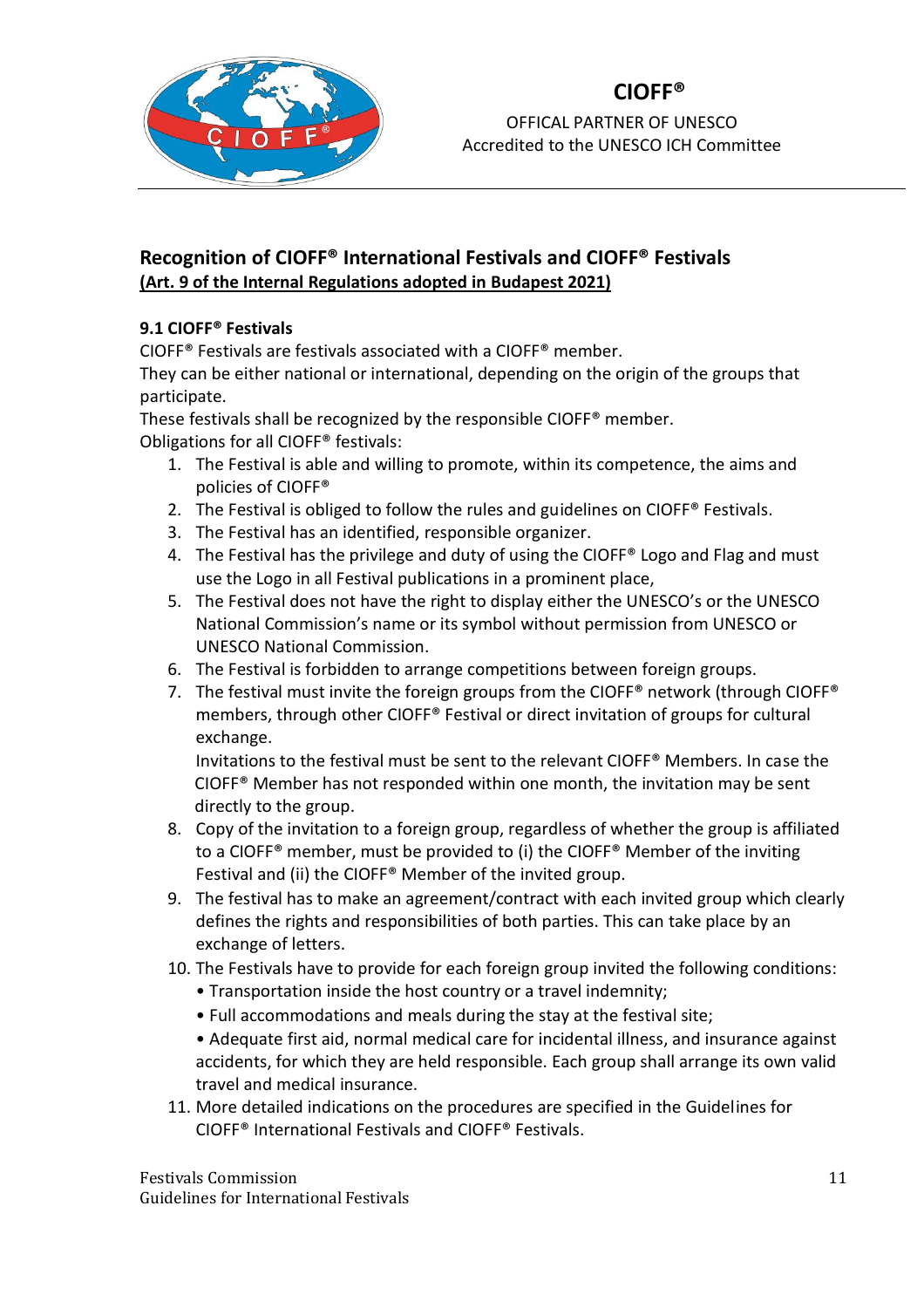

OFFICAL PARTNER OF UNESCO Accredited to the UNESCO ICH Committee

### **9.2 "CIOFF® International Festival" recognition**

An International folklore festival may apply for recognition as "CIOFF® International Festival". The relevant CIOFF® member must endorse the application.

Thereafter the CIOFF® member shall verify the accuracy of the information provided by the Festival and shall confirm that the Festival meets the requirements of a CIOFF® International Festival.

The Cioff® member shall send the application to the Festivals Commission, who will study and approve the request.

The President of CIOFF® signs the Certificate of recognition.

Ten years after recognition as a CIOFF® International Festival, this recognition must be renewed in the same manner as above.

For recognition as a "CIOFF® International Festival", the following requirements shall be met (in addition to the requirements for CIOFF® festivals):

- 1. the Festival must have a cycle of one to five years and a duration of at least five days with a full program, including one day of rest, or two half days of rest.
- 2. the Festival must invite to each edition at least five foreign groups from at least five different countries in order to offer cultural diversity.
- 3. the Festival is obliged to follow the rules and guidelines on "CIOFF® International Festivals".
- 4. the festival must provide a contribution to the expenses for the coming of foreign groups. If the festival cannot provide it, because of local rules or specific decision between both parties, it must justify another compensation in the agreement. The compensation between the festival and the foreign groups are provided in the agreement entered into between the parties under 9.1.9

### **9.3 Monitoring of all the CIOFF® Festivals and of the invited groups**

All CIOFF® Festivals shall submit themselves to surveillance by invited groups, as arranged by the Festivals Commission. They shall provide, upon request from the Festivals Commission, explanations on any deviations from the adopted rules and guidelines.

CIOFF® International Festivals and CIOFF® Festivals shall give assessment, as arranged by the Festivals Commission, on all invited participating groups.

For this purpose, they have the duty to fill out the report on line with the link sent by the Festivals Commission each year. A copy of the Report will be sent by the Festival Commission to the Festival and to the relevant CIOFF® member.

All CIOFF® Festivals are also obliged to allow groups to complete the festival report during the duration of the festivals or afterwards by sending them the link provided for this purpose.

A CIOFF® International Festival that fails to send the Festival Report on 3 consecutive occasions will lose its CIOFF® recognition.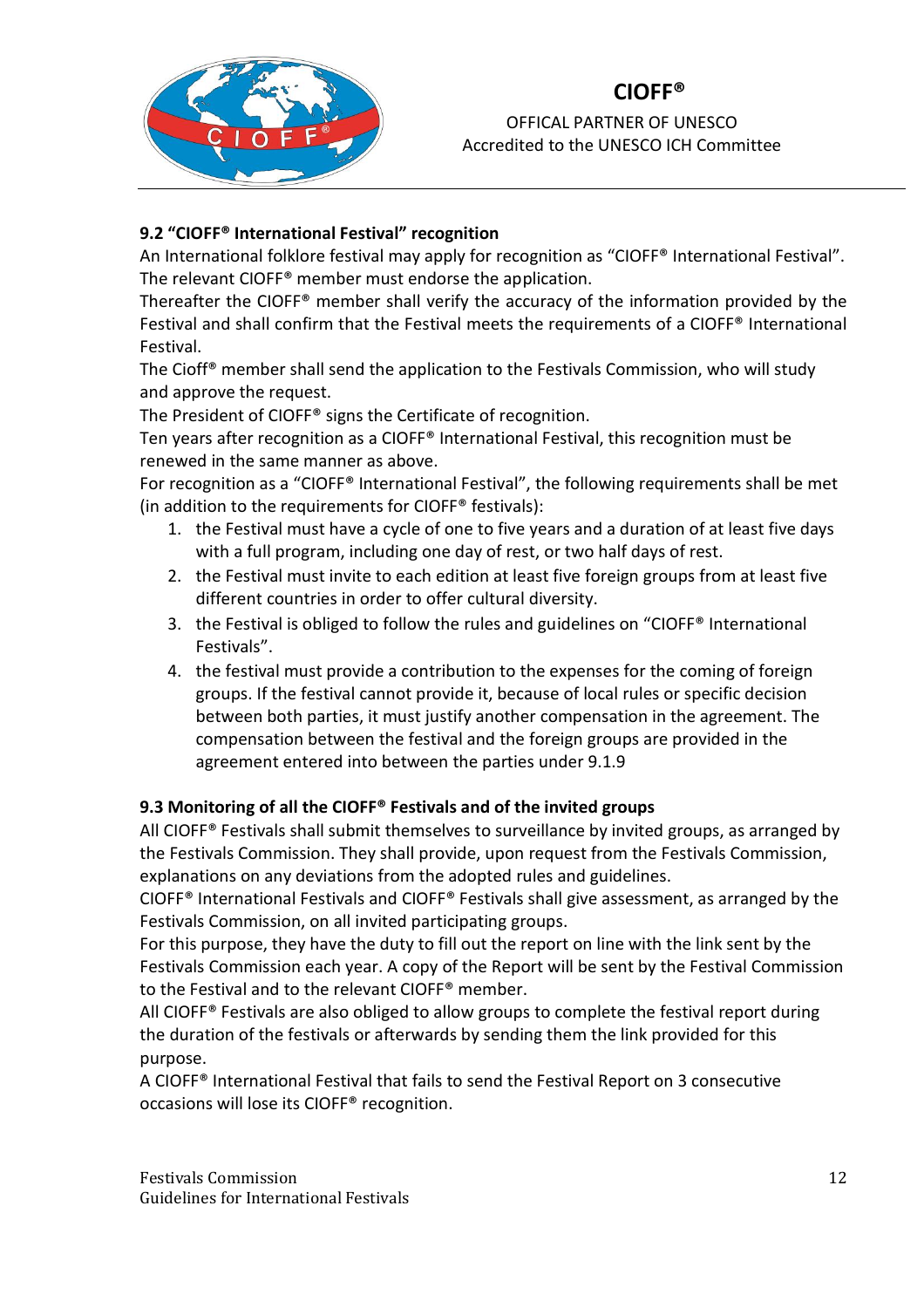

OFFICAL PARTNER OF UNESCO Accredited to the UNESCO ICH Committee

The purpose of the surveillance is to give assurance to the festivals that they will receive groups, which meet their expectations, as well as, for the groups, that the festivals will provide them with adequate CIOFF® conditions.

The Festivals Commission shall distribute the results of the surveillance to the relevant CIOFF® members.

The Festival who does not comply with the provisions of point 1.1 of the Internal Regulations will receive a written reminder by the Festival Commission.

If a CIOFF® International Festival, despite written remarks by the Festivals Commission, remains in conflict with its obligations under these Internal Regulations, the Festivals Commission shall, with consent of the Legal Commission, withdraw its recognition. Such withdrawal may be appealed to the Council. The recognition of a Festival shall also be withdrawn if the relevant CIOFF® member so requests. If a recognized CIOFF® International Festival cancels the festival during a period of 2 months before the scheduled date of the festival, without valid reasons, the recognition as CIOFF® International Festival will automatically be withdrawn.

### <span id="page-12-0"></span>**3. First Contact and Invitations**

3.1. A festival that wishes to invite a group from a specific country should initially contact the CIOFF® National Section of this country, through his own National Section. The National Section for that country should have close contacts with the best folklore groups in the country, and should be able to put the festival in contact with an appropriate group.

3.2. The festival can invite a specific group, but the initial invitation should go through the Festivals National Section and the National Section of the group. If for any reason it is not possible to issue the invitation through the National Section, then a copy of the letter of invitation to the group should be sent to the group's National Section. If the National Section has not responded to the invitation within one month, the festival can send the invitation directly to the group, with a copy to the relevant National Section.

3.3. Some groups will contact festivals directly. In these circumstances, the festival is not obliged to reply to the groups, but may do so if they wish, with a copy to the National Section of the group.

3.4. Some festivals issue invitations over a year in advance, and festivals are recommended to issue invitations at least six to eight months in advance. The earlier the invitation is issued, the more chances a National Section has in finding a group that meets the expectations of the festival.

3.5. If a National Section recommends a group, the festival is not obliged to accept the recommendation, especially if the group does not fulfill the requirements in the invitation.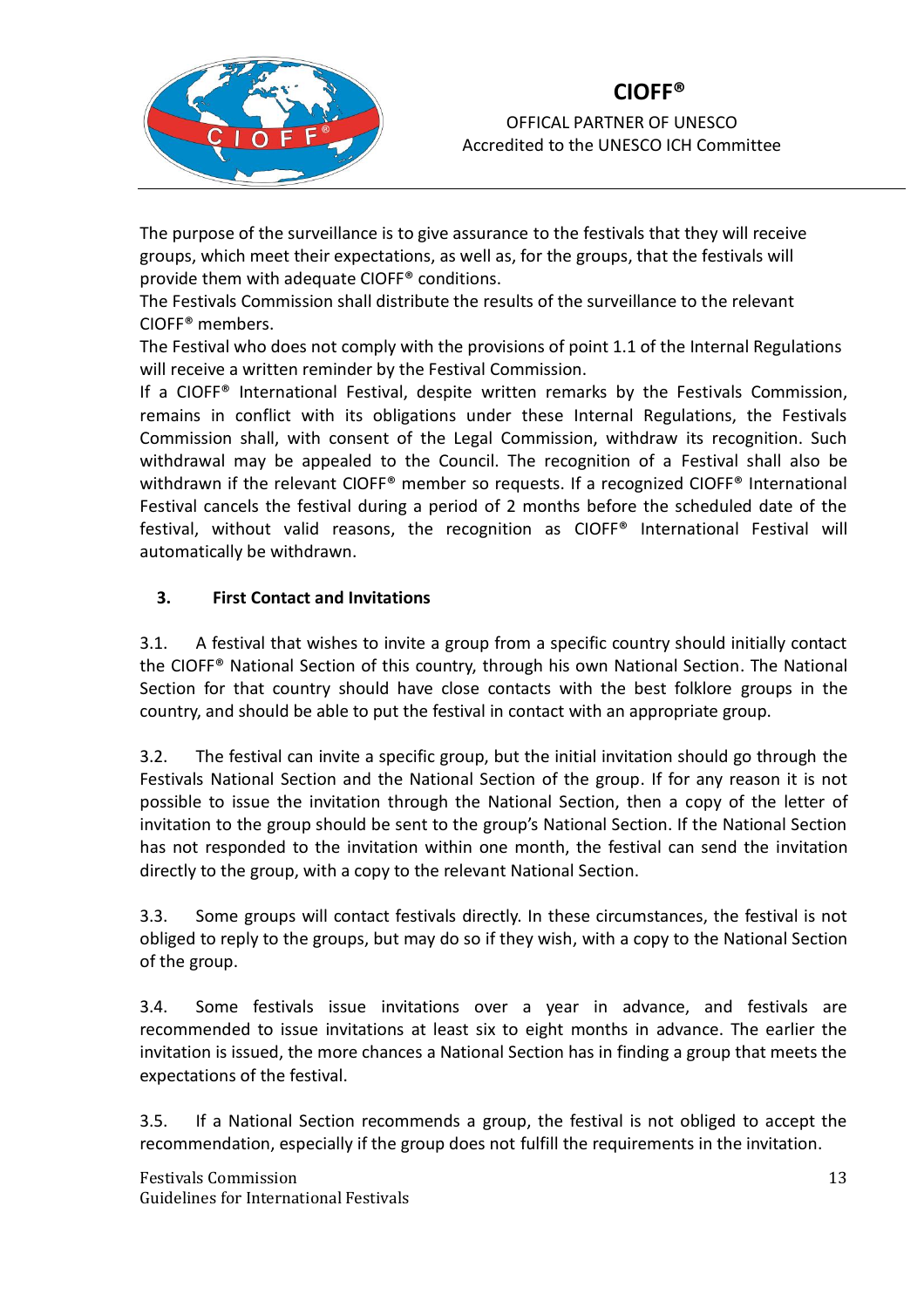

OFFICAL PARTNER OF UNESCO Accredited to the UNESCO ICH Committee

3.6. Letters of invitation and other information should be written in one of the following languages: English, Spanish and French. Or if possible in the language of the group.

3.7. Festivals may wish to send copies of the letter of invitation to their embassies in the relevant countries, and/or to the embassy of the group's country.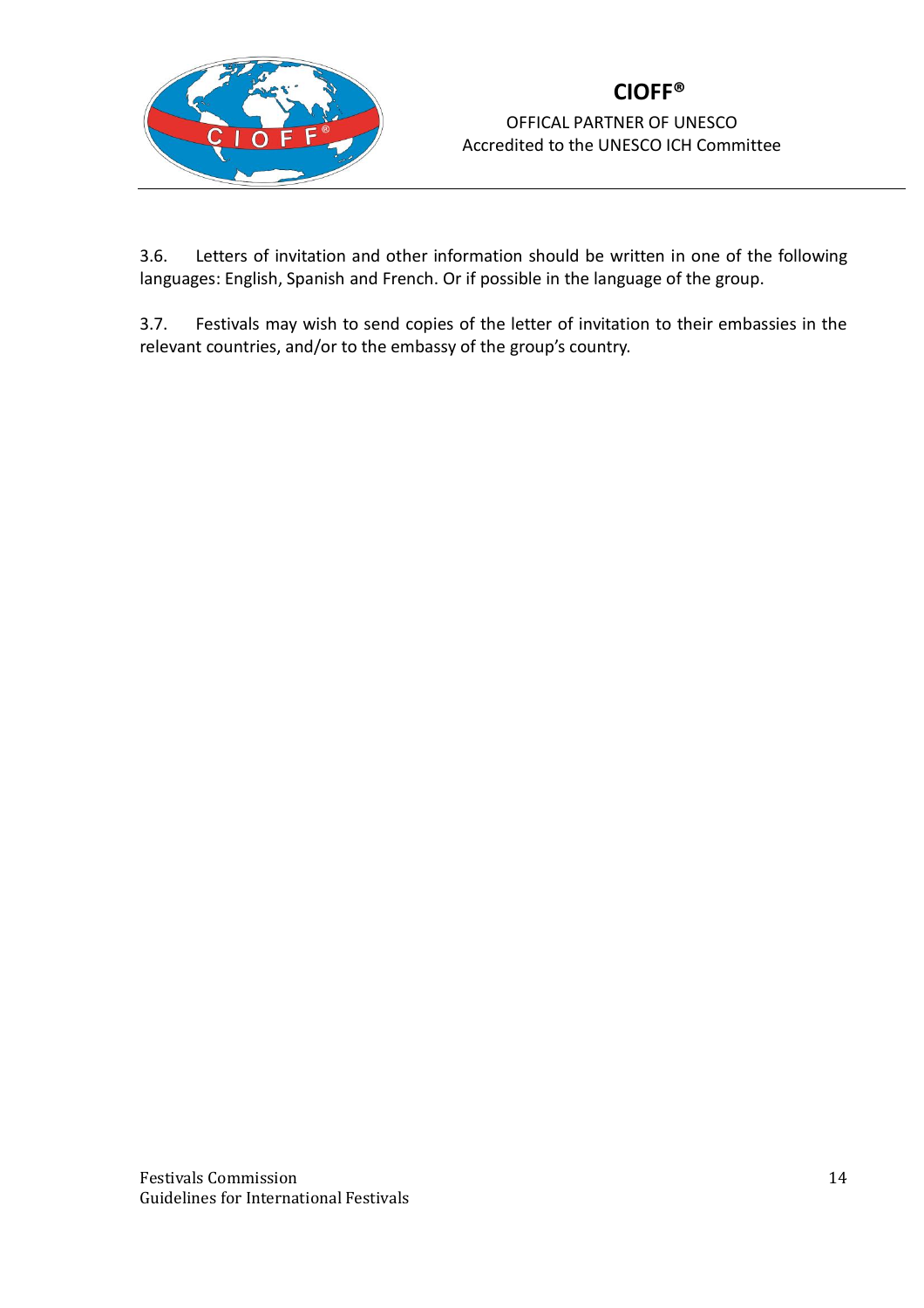

#### OFFICAL PARTNER OF UNESCO Accredited to the UNESCO ICH Committee

When issuing an invitation, the festival should give as much information about the festival as possible:

- Name of the festival, its location and scope (as listed in the Calendar);
- Name and address of the Festival Office/Director, plus telephone and fax numbers, email address and Website;
- Precise dates of the festival, including the date of arrival of the group, first date of performance, last date of performance and departure date;
- Description of the festival, the number, type and variety of performances, and the number and length of processions/parades;
- The length/duration of performances, including the length of the longest performance of the group at the festival;
- The preferred size of group (number of members);
- Whether or not the invitation is for a Children's Group. The festival must accept that Children's Groups will be accompanied by non participatory adults acting as supervisors/careers; (See Guidelines for Children Festivals attached )
- A request for a video of the group;
- A request for written documents about the group: history of the group, description of repertoire (including their place of origin), description of costumes and musical instruments;
- Most festivals insist that only live music is used, i.e. no tape-recorded music. The policy of the festival regarding taped music should be stated;
- Some festivals have a policy that electric or amplified instruments are not allowed. The policy of the festival regarding this type of instrument should be stated;
- A request for photographs (specify format);
- Details of accommodation and meals offered by the festival, including the number of people sleeping in each room. If the accommodation is in private homes, then it should be made clear who is responsible for providing transport at the festival and meals;
- Financial conditions (travel): Obligatory for CIOFF® festivals is: that the groups pays the travel costs to the inviting festival/country, the festival arranges the travel within the hosting country. The festival should also state which is the most convenient airport, ferry port or border crossing for the entry of the group; Groups are responsible for the transportation to and from agreed- upon point of arrival in the host country (nearest available airport);
- the festival must provide a contribution to the expenses for the coming of foreign groups. If the festival cannot provide it, because of local rules or specific decision between both parties, it must justify another compensation in the agreement. The compensation between the festival and the foreign groups are provided in the agreement entered into between the parties under 9.1.9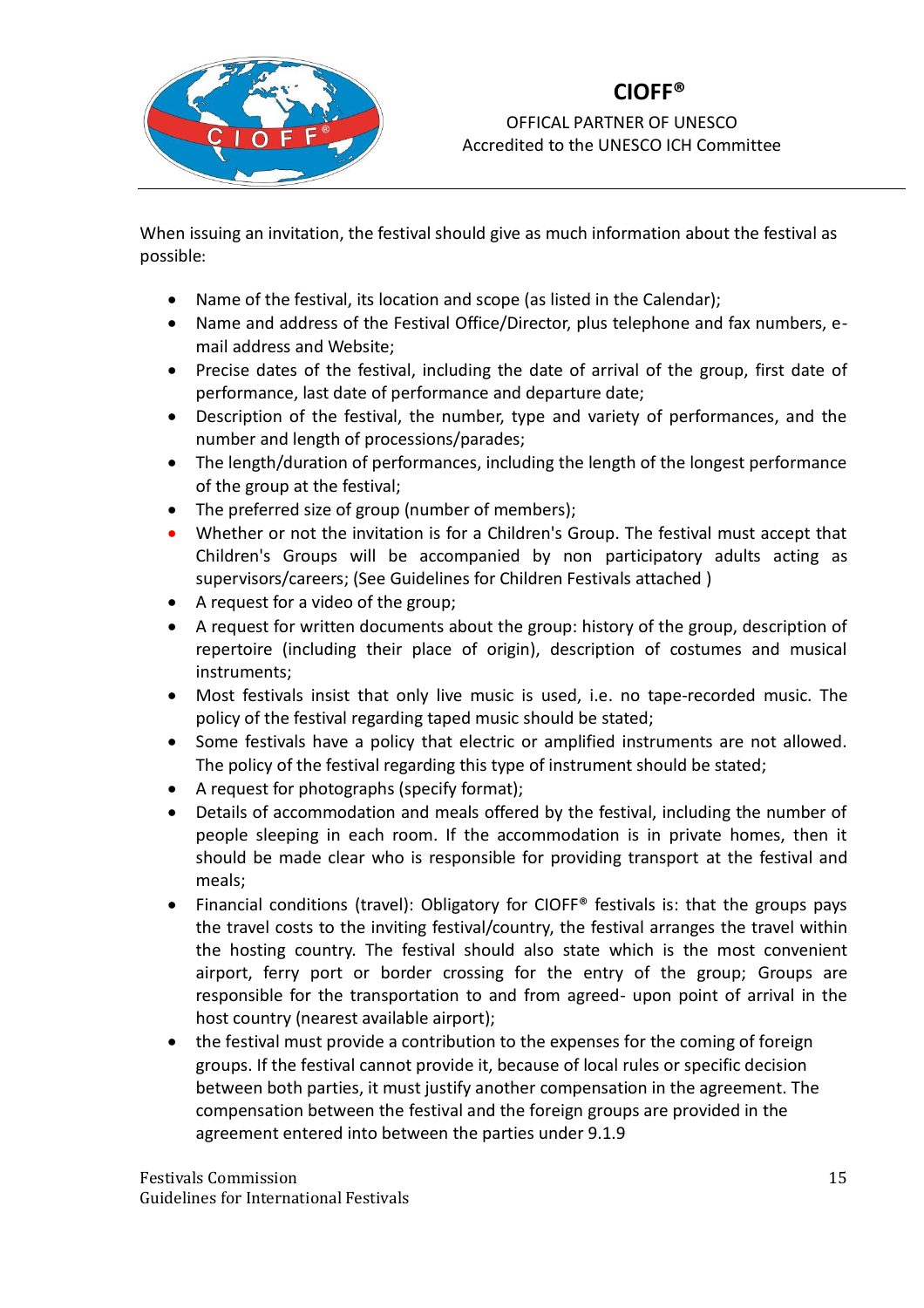

OFFICAL PARTNER OF UNESCO Accredited to the UNESCO ICH Committee

- If the invitation is part of an exchange of groups between two countries, then financial and other arrangements may be different, and should be explained;
- If the invitation is for a tour that includes more than one festival or other events, full details of the itinerary should be given, including the name of the person(s) responsible for the tour arrangements.
- The festival should state the date by which the National Section / group should reply to the invitation. If the National Section / group does not respond by this date, the festival is not obliged to accept the group.

3.8. In addition to the requested information listed above, the groups wishing to participate in festivals are expected to provide the following information:

- Name of the group;
- Name and address of the Director or Administrator of the group, plus telephone, email address and Website of the group;
- Contact person of the group, who handles the total correspondence.
- Whether or not the group members need to change costumes during performances;
- Whether or not the group wishes to use fire in its performances (eg. torches, candles, fire-juggling, fire-eating, etc.) The use of fire may not be possible because of legal or insurance restrictions;
- All the requested information listed above.

### <span id="page-15-0"></span>**4. Confirmation**

When the festival has decided to accept the group, written confirmation should be sent to the group, with a copy of the confirmation to the National Section of the group. Some festivals exchange written contracts with the groups. The festival shall enter into a formal agreement with each invited group, which clearly defines the rights and responsibilities of both parties, with a copy to the National Section.

### **4.1. The festival should now give further details:**

- An outline of the program, giving more details than the letter of invitation. Details of any special or extended performances should be given, as well as other activities in which the group will participate;
- Description of the stages, including size, and relative positions of the musicians and dancers;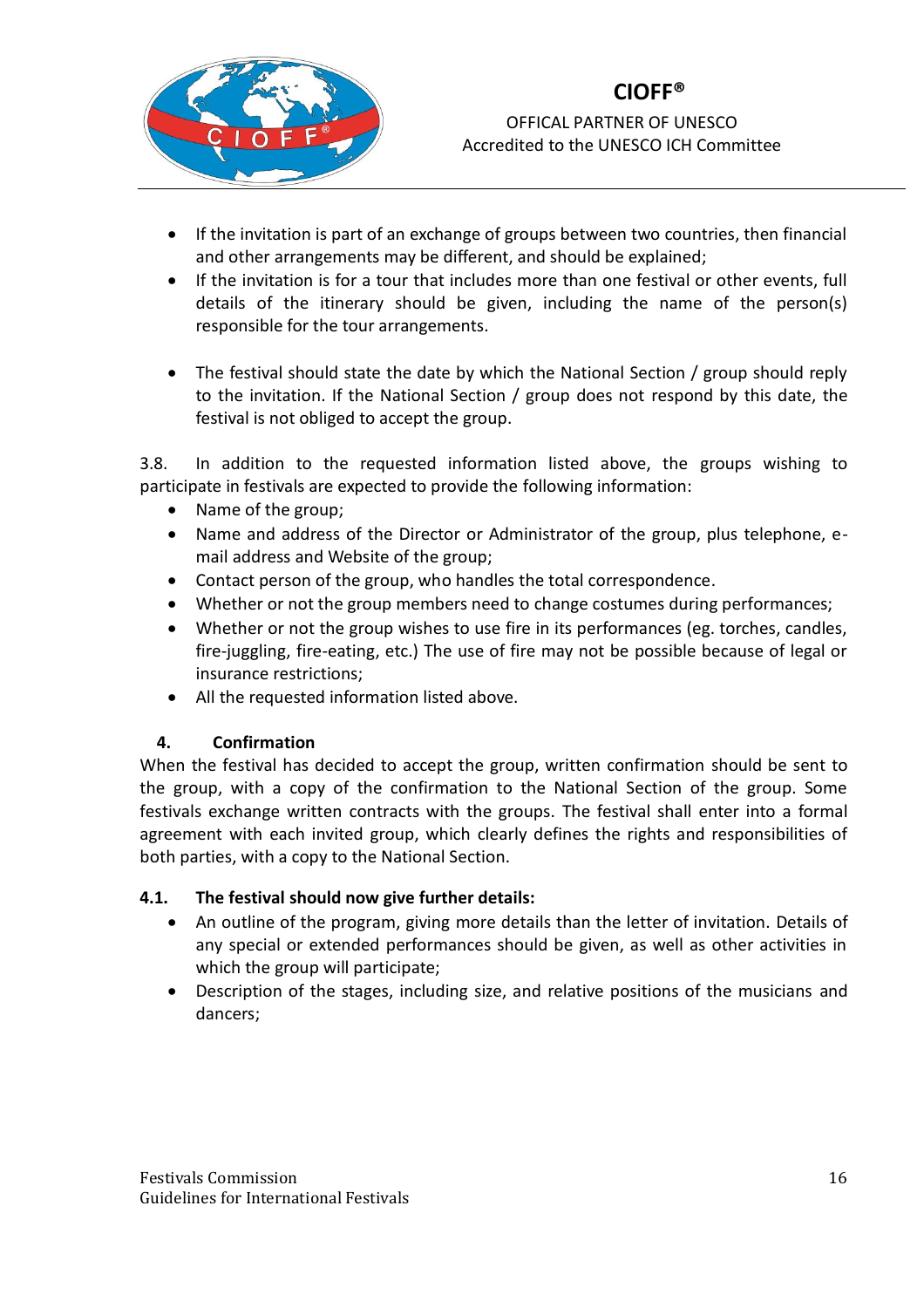

OFFICAL PARTNER OF UNESCO Accredited to the UNESCO ICH Committee

- Description of the sound system: number of microphones available, availability of direct inputs, availability of radio microphones, etc. The festival should provide a stage plan, and request a sound specification;
- Description of the stage lighting. The festival should request a lighting specification;
- Location of changing rooms, relative to the stage;
- Arrangements for the group's rest times/day, i.e. times/day when the group has no performances.

### **4.2. The Festival should also request:**

- Sound specification (see above);
- Lighting specification (see above);
- The exact number of participants, including the number of men and women, number of dancers, musicians, directors/leaders and drivers. Festivals are not obliged to accommodate and provide meals for extra people, e.g. family members. However, see earlier comments on Children's Groups;
- Details of food requirements, e.g. diet restrictions because of religion or health, number of vegetarians, etc. The festival might also ask which foods the group would prefer to eat;
- Language(s) spoken by members of the group;
- Confirmation that the group has arranged medical insurance, travel- and accident insurance, with repatriating;
- Confirmation that the group has arranged visas, if required. Festivals are often asked to provide formal letters of invitation for the purposes of visa applications. The cost of visas is paid by the group;
- Confirmation that the group has arranged transport to the festival, plus details of flight times and numbers, ferry times, etc.;

Agreement, confirmed in writing, should be made between the festival and the group regarding the financial arrangements, e.g. the exact amount of reimbursement of incidental expenses, and the payment of any transport costs.

- 4.3. Not later than one month before the start of the festival, the group should receive:
	- A program of performances at the festival, including length of each performance;
	- Travel directions, including a road map if possible, if the group is travelling in its own bus.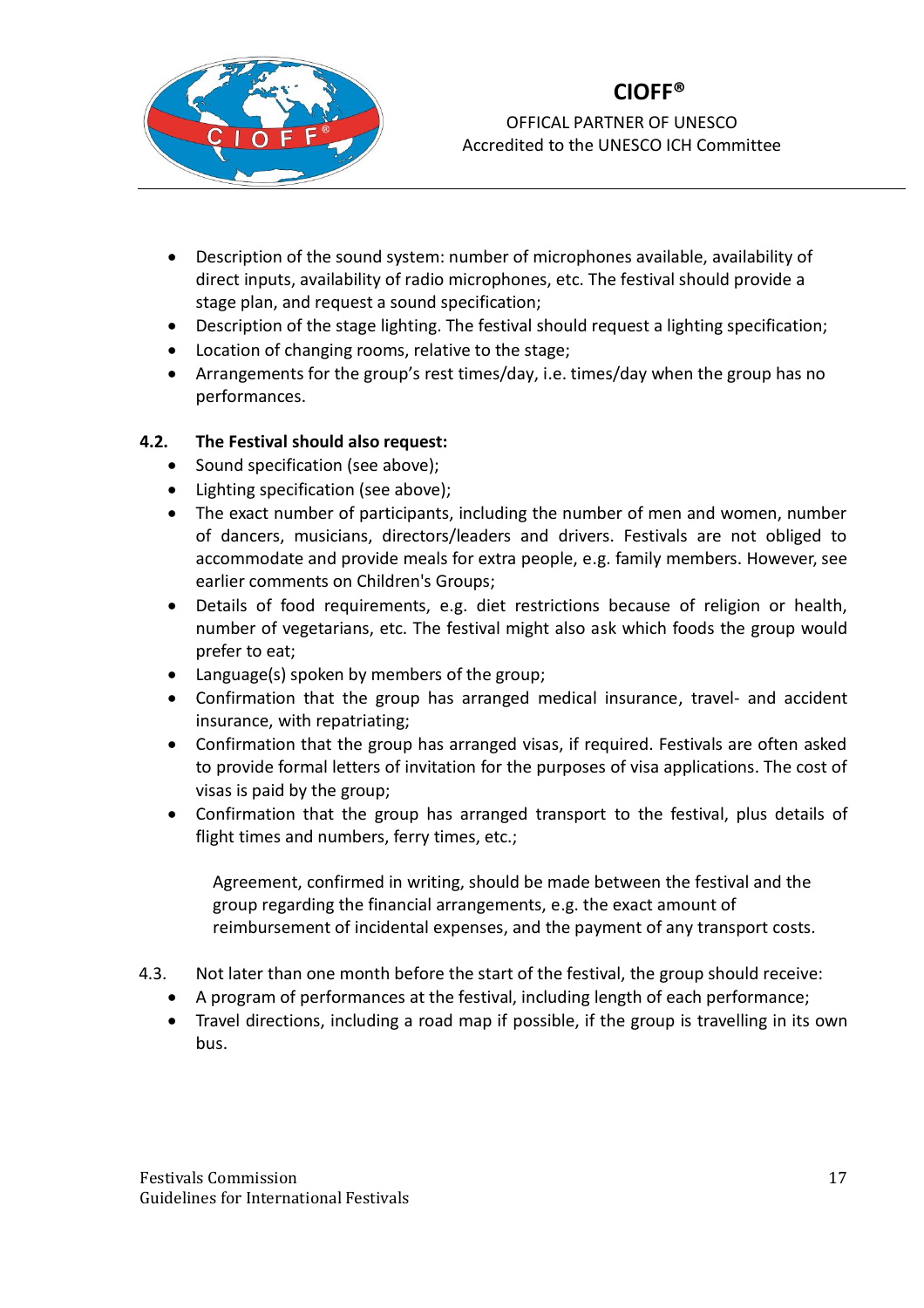

OFFICAL PARTNER OF UNESCO Accredited to the UNESCO ICH Committee

### <span id="page-17-0"></span>**5. At the Festival**

### **5.1. Arrival**

5.1.1. The festival should send a representative to meet the group at the arrival airport, ferry port or border crossing if necessary.

5.1.2. The festival should ensure that when the group arrives at the festival, a festival official meets the group to discuss any queries about the program, etc. The festival official should ensure that he/she discusses these issues with the group's Director and/or Administrator. As an alternative, a meeting should be planned with the Directors/Administrators of all the participant groups, to discuss the mentioned issues.

5.1.3. The festival should provide a guide for each group, preferably someone who speaks the main language of the group. In addition, the group should provide their own interpreter, especially if members of the group do not generally speak the language of the country hosting the festival.

5.1.4. When the group arrives, the group members should be allowed to have a reasonable time for rest and relaxation.

### **5.2. Accommodation and Food**

5.2.1. The festival should provide good quality accommodation, with beds, sheets, blankets and pillows. Sanitary arrangements should be clean, with flushing toilets, hot and cold running water, baths and/or showers in sufficient numbers.

5.2.2. Meals should be of good quality: three meals a day, at least one of which must be a hot meal, which means f.e. hot soup and rice or potatoes with vegetables etc. . Festivals should ensure that groups with special requirements are taken care of, e.g. because of religious beliefs, vegetarians, etc.

5.2.3. If the accommodation is in private homes, then the group Director and/or the group Administrator should receive a list of where all group members are staying. Arrangements for transport to and from the accommodation and for all meals should be confirmed.

The festival should note that some groups will not wish to eat just before performances, and if there are evening performances, they may wish to eat after the performance. This may not be possible if, for example, the group members are staying in private homes.

5.2.4. The festival should provide facilities for drinks in between meals, free of charge or for purchase.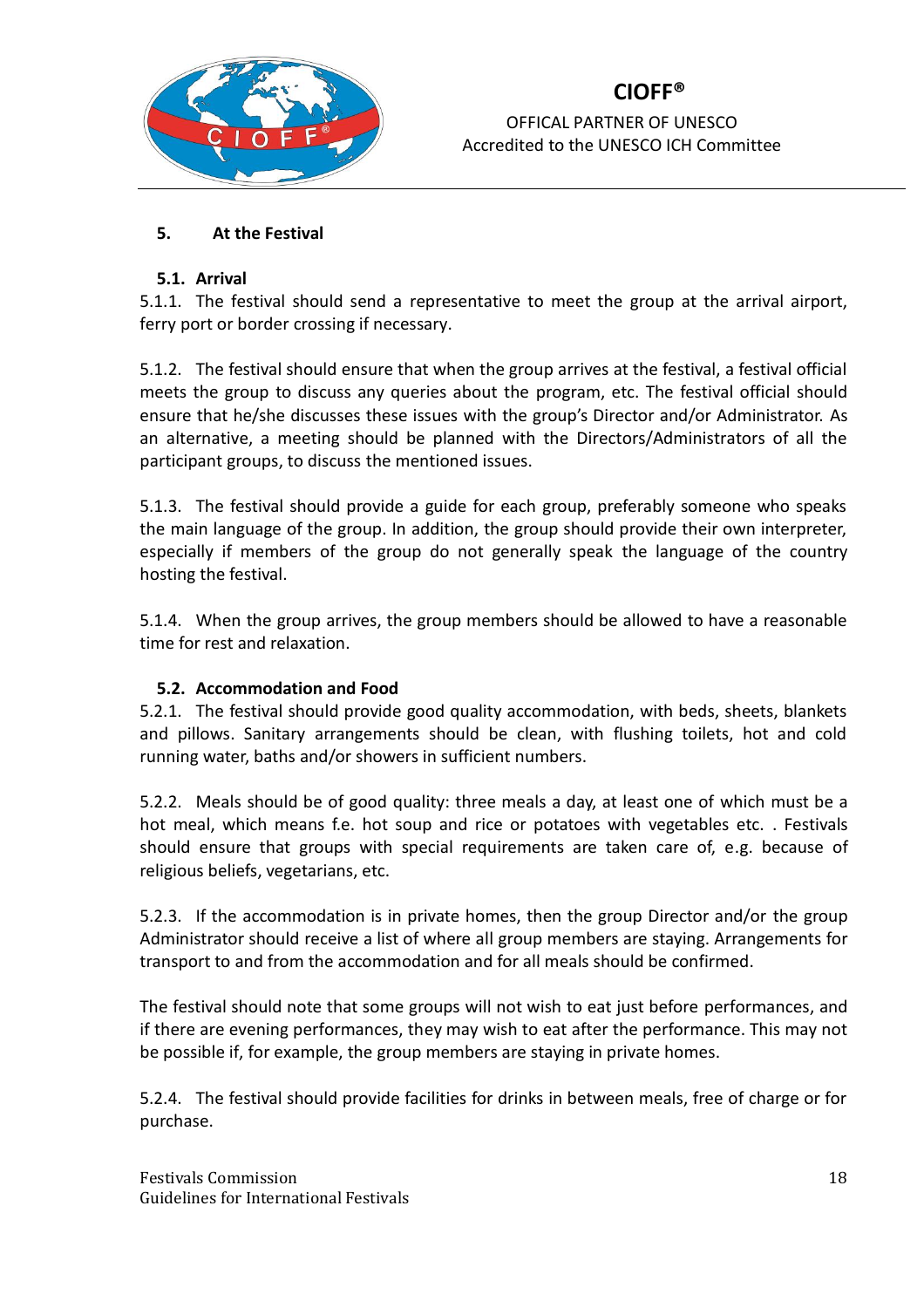

#### OFFICAL PARTNER OF UNESCO Accredited to the UNESCO ICH Committee

5.2.5. The festival should also provide drinks (non-alcoholic) at performances.

### **5.3. Technical Arrangements**

5.3.1. The festival should arrange rehearsal time for the groups on the stage if possible. A rehearsal room/space should also be provided.

5.3.2. The festival should arrange a full sound rehearsal for the musicians, singers and dancers. The number of microphones requested by the group should be provided, as well as a sound engineer to balance / mix the sound. The sound system should be good enough to amplify the voices of singers and the percussive sounds of the dancers' feet if the group requires this.

5.3.3. The festival should arrange a lighting rehearsal if possible, so that the level and color of lighting can be agreed with the group. Changes of lighting during a performance should also be agreed. Special effects, flashing lights, stroboscope lights, etc. should only be used with the agreement of the group.

5.3.4. Flowers or speakers should not hide, possible, the front of the stage, so that the dancers' feet can be seen by the audience.

### **5.4. Program**

5.4.1. The advance program should only be changed by the festival in special circumstances, e.g. if another group does not appear at the festival, or if the weather requires a change in plans.

5.4.2. During the festival, the organizers should confirm the performance times and the length of performances with the group at least 24 hours in advance. The festival should not change performance times at very short notice.

5.4.3. Al the performance places should be shown to the director/leader of the group, at the 24 hours in advance of the performance.

5.4.4. The festival should arrange regular meetings between the festival director, or representative, and the Director and/or Administrator of the group to discuss issues that arise during the festival. Such issues may include choice of repertoire for performances, facilities provided for the group, and general conduct of the group members.

5.4.5. The CIOFF® International Festivals are not allowed to have competition among participating international groups. Gifts or trophies presented to the groups should be identical, and not dependent on an assessment of the performance. Some festivals invite dance and music folklorists to discuss the performances, and talk to the groups.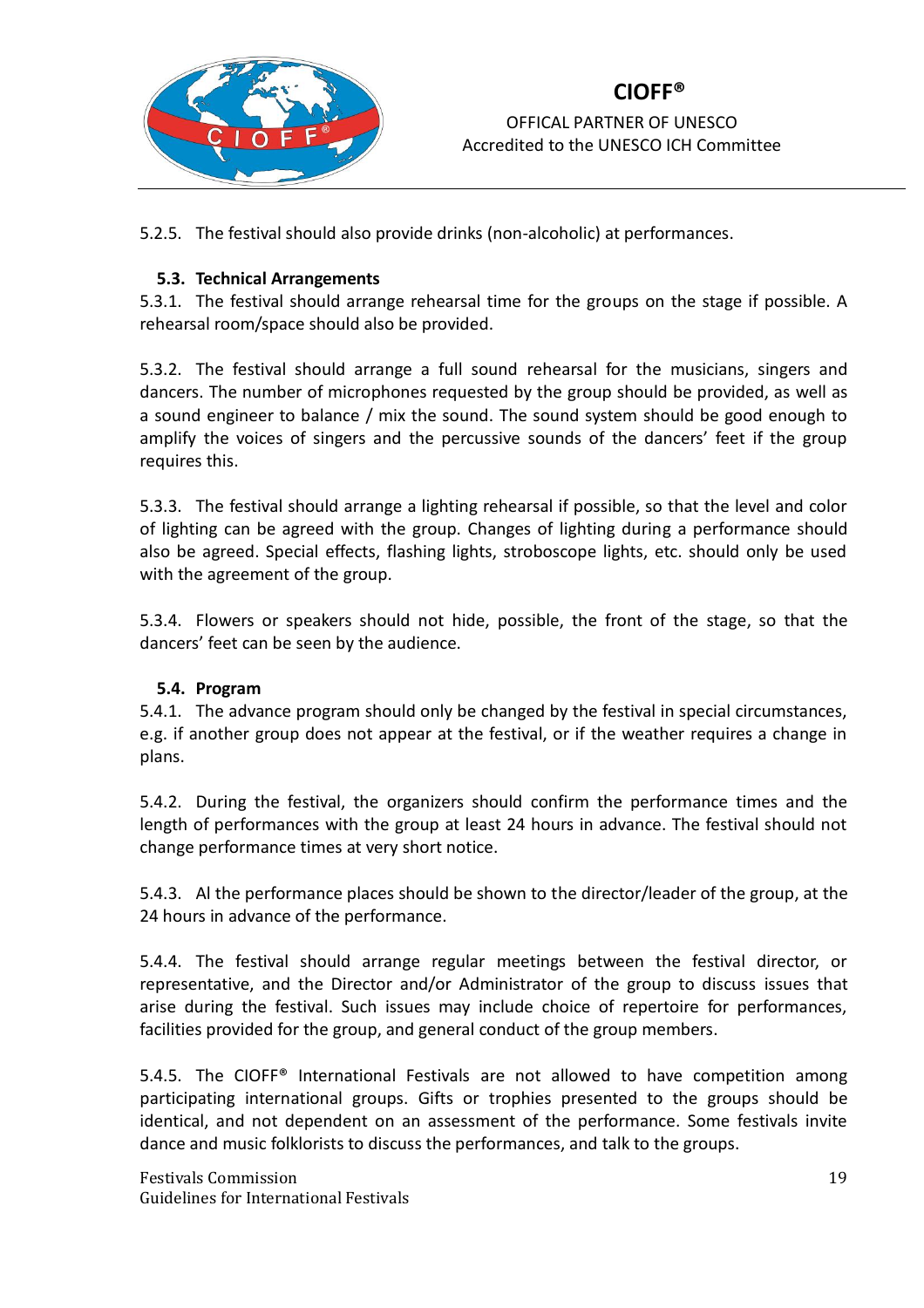

OFFICAL PARTNER OF UNESCO Accredited to the UNESCO ICH Committee

### **5.5. Other Matters**

5.5.1. Gift Exchange: most festivals present gifts to the groups. Most groups will wish to present gifts to the festival and/or to local town officials. The festival should inform the group when and where this presentation will take place.

5.5.2. Rest Day: adequate rest time should be allowed during the festival. This should be one full day or 2 half days for a festival lasting at least five days, and one day per week or 2 half days per week for festivals lasting more than seven days, if practical. During the rest day there should be no performances, and no requirement to wear national costumes. Detailed arrangements for the rest day should be given to the group at the start of the festival.

5.5.3. Medical Treatment: The group is responsible and should have a good insurance that covers the costs of injuries during the festival. (travel- and accident insurance, with repatriating). The festival is responsible for arranging medical care, therefore first aid cover should be provided. The festival is not responsible for providing medical care for any medical condition that arises before the festival starts.

5.5.4. Cancellation: if a group cancels its participation, the National Section of the country the groups comes from, should make every possible effort to find a replacement. The festival is not obliged to accept the replacement. Cancellation is not the responsibility of the National Section. This applies only if the invitation to the group has been managed through its NS and a NS has no responsibility at all for groups that were invited by the festivals without any involvement of the NS.

5.5.5. Friendship: the festival should give the groups the opportunity to get to know each other informally.

5.5.6. Equal Opportunities: many countries and organizations (including festivals) operate an Equal Opportunities Policy. If the festival has such a policy, or if national / regional legislation exists, then the festival should explain this policy / legislation to all groups in advance of the festival, and at the festival. Such a policy normally states that everyone should be treated fairly and equally, and that there should be no discrimination on the grounds of age, color, ethnic and national origin, gender, marital status, race, religion, disability or sexual orientation.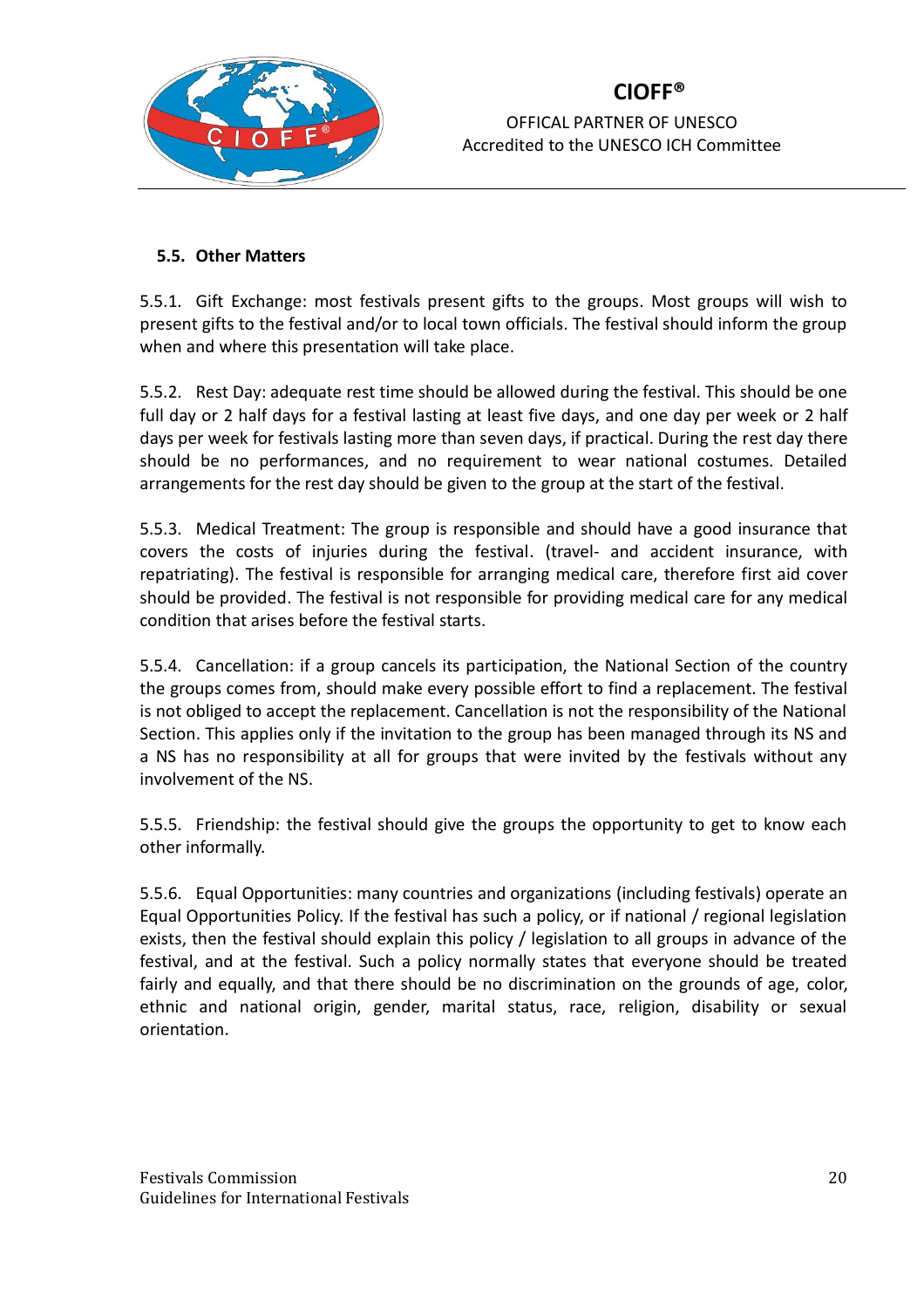

OFFICAL PARTNER OF UNESCO Accredited to the UNESCO ICH Committee

### <span id="page-20-0"></span>**6. After the Festival**

Many festivals write letters of thanks to the groups.

Within one month from the end of the festival, the festival director is obliged to complete the questionnaire "Report on the Groups" for each group attending the festival, and to send it to the responsible person of the Festivals Commission of CIOFF® (as indicated on the questionnaire) or/and via the National Section.

A Festival that fails to send the Festival Report on 3 consecutive occasions will lose its CIOFF recognition.

Each group should also complete the questionnaire "Report on the Festivals", and send it to the Festivals Commission of CIOFF®, via their own National Sections. The group should be given this questionnaire by their own National Section. The festival should check that the group has this questionnaire and, if not, a copy can be given to the group by the festival. The festival should NOT insist that the questionnaire is completed at the festival and returned to the festival director – the group should send it directly to their own National Sections or directly to the responsible person of the Festivals Commission of CIOFF® (as indicated on the questionnaire).

The purpose of the surveillance is to give assurance to the festivals that they will receive groups, which meet their expectations, as well as, for the groups, that the festivals will provide them with adequate CIOFF conditions.

The Festivals Commission shall distribute the results of the surveillance to the relevant National Sections.

Festivals should ensure that they are listed in the CIOFF® Calendar, which is published annually. Festivals should contact the CIOFF® National Section in their country before half of July each year with details for the following year.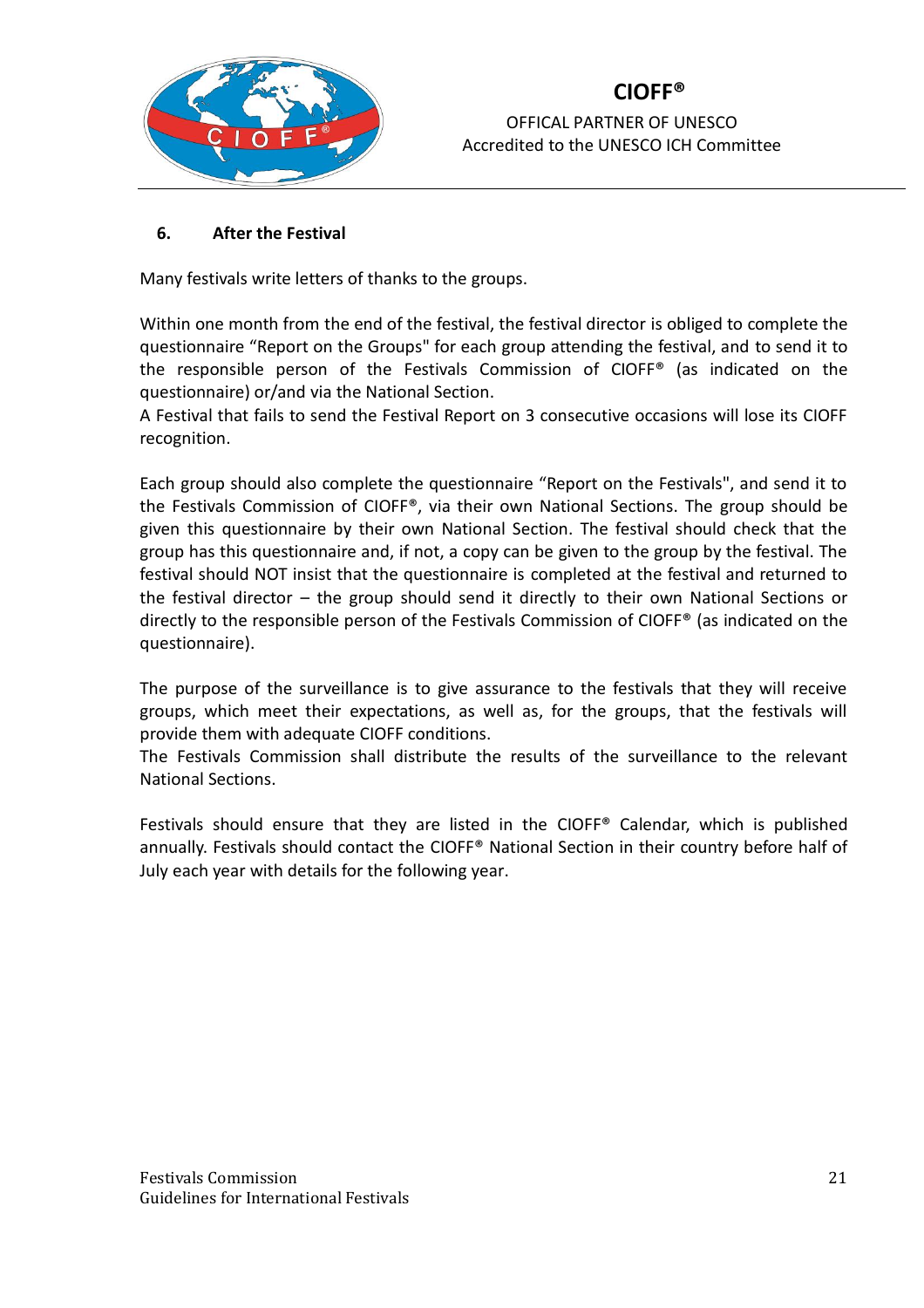

#### OFFICAL PARTNER OF UNESCO Accredited to the UNESCO ICH Committee

### <span id="page-21-0"></span>**7. Training for Festival Organizers**

In order to be able to organize successfully international folklore festivals of high level, the organizers shall have the necessary competence. Unfortunately formal education or training for festival organizers is hardly anywhere available. Therefore it is most important that the festival organizers visit regularly other CIOFF® International Festivals and CIOFF® Festivals for exchange of experiences and for learning from each other. Especially it is recommended that Festivals Directors participate in the training offered by the CIOFF® Festivals Commission in co-operation with CIOFF® Sectors and National Sections. Information on this training will be distributed through CIOFF® National Sections to all festivals associated with CIOFF®.

### <span id="page-21-1"></span>**8. Role of the National Section**

In cases where the invitation has been addressed to the National Section, the main obligation of the National Sections is to convey the invitations to the relevant groups and to select groups, which in the best possible way to meet the requirements of the inviting festivals. Any invitations shall be promptly answered, even when the answer is negative.

If a group that has accepted an invitation through the National Section cancel its participation, the National Section should promptly propose a replacement.

The National Sections shall actively promote the exchange of groups. They shall also take appropriate action on the results of the surveillance of the CIOFF® festivals within their territories as well as of groups invited from their country.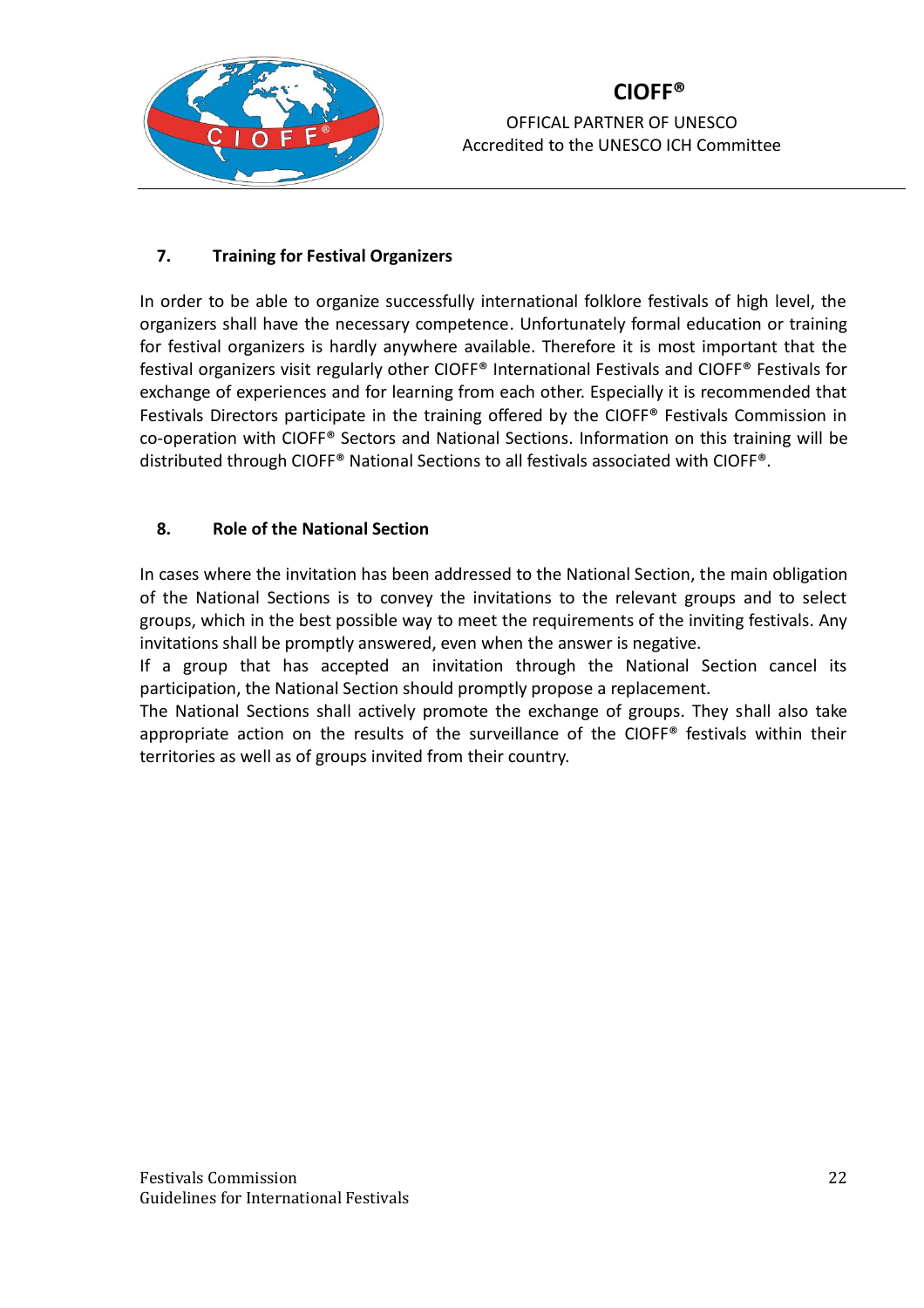

OFFICAL PARTNER OF UNESCO Accredited to the UNESCO ICH Committee

## <span id="page-22-0"></span>**Guidelines of the International Children's Folklore Festival**

### **Preface**

The following guidelines are addressed to organizers of the children's festivals and directors of the children's groups to facilitate their mutual understanding and cooperation in the field of the realization of the children's folklore festival.

To organize the children's festival, it is a very special task and responsibility. Therefore, it is obligated to take into consideration the elements below.

- Safety of the children
- Age of the children
- Physical and psychical conditions of the children
- Social and communication ability of the children
- Knowledge and the recognition of the related laws to the children and the respect to the children's right
- Preference of the children
- Entertaining program for the children
- Performance frequency for the children

#### - .

### **Finally but still importantly, please use an open mind and heart to hold the children's festival.**

#### **[The programming of the International Children's Folklore Festival]**

- It is strongly suggested that the festival organization to hold the International Children's Folklore Festival for 7 days as ideal and max. for 14 days, the arrival and departure excluded.
- The children's participating groups in the international children's folklore festival should be composed of children dancers no older than 16 years old and musicians at all ages.
- It is suggested to arrange the accommodation for the foreign children's participating groups in the student's dormitory, hostel or hotel so that the young participants can learn to live with others under the accompany of their members; however, the private accommodation can be considered in case that the host complies with the related rules.
- It is suggested that the performing places in the festival should be fixed in certain places so that the participating groups do not need to adopt themselves to the performing place each time. Moreover, the safety and convenience for the participating groups should be attended especially.
- The festival program should be set in accordance with the age, physical and psychical conditions of the children, leaving enough time for the children participating groups to take rest.
- The daily number of performance should depend on the length, time and conditions and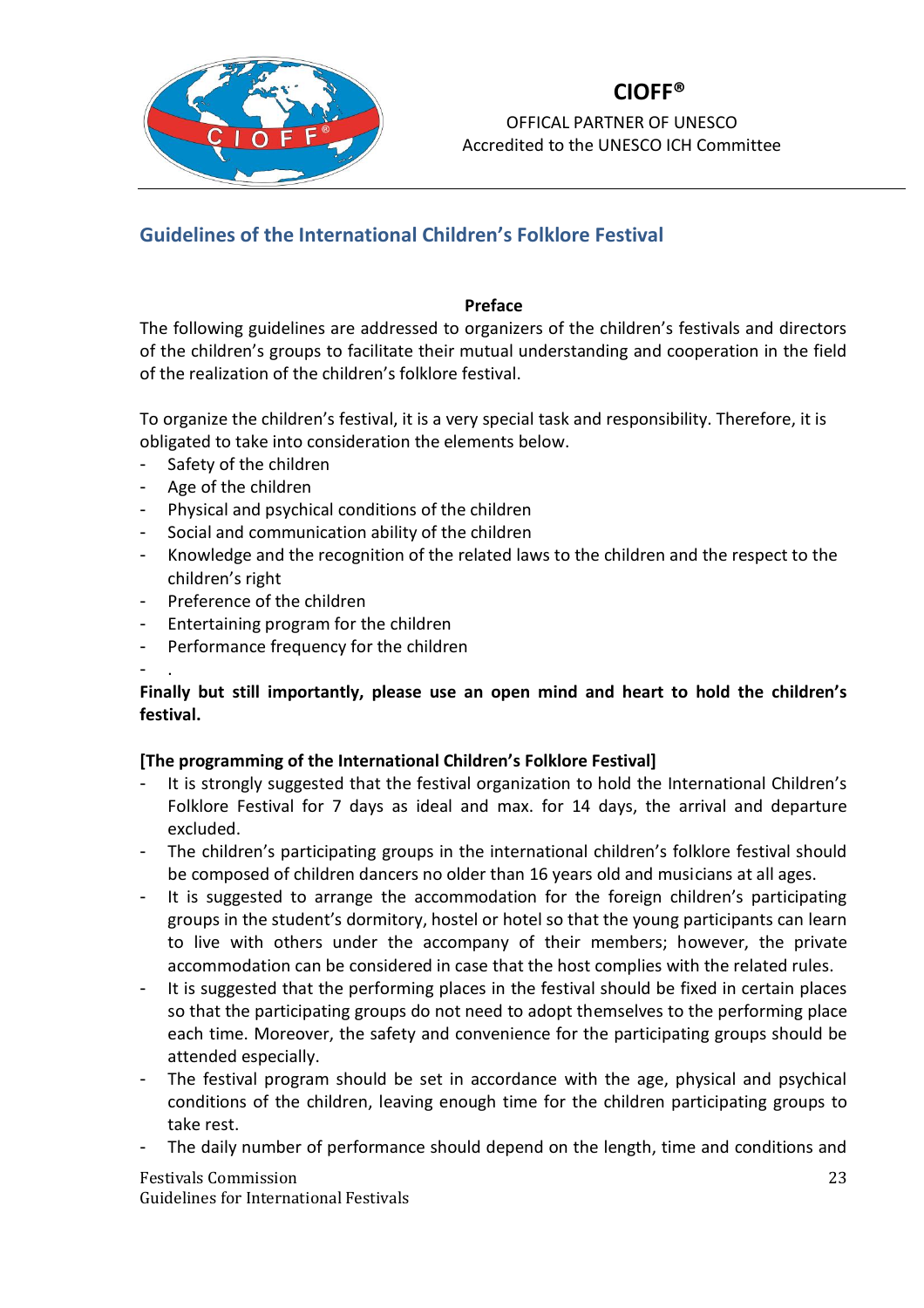

OFFICAL PARTNER OF UNESCO Accredited to the UNESCO ICH Committee

should be clearly defined in the festival program.

- The program of the children's festival is suggested to be developed in accordance with the need of children's group and if it's possible, different program should be set for the groups in accordance with the ages.
- The festival program should finish no later than midnight so that the young participants can have enough time to take a rest and considering the physical situation of the children, it is strongly suggested that the festival program should not start in the early morning.
- The festival program should include at least one free day for cultural visit and sightseeing for the participating group to get to know the local life.
- It is highly suggested to include the cultural exchange program such as seminar, workshop with the local performing groups and among the participating groups in the festival program so that the participating groups can experience different art and culture at the same time.
- It is strongly suggested that the festival organization should set up interactive program like the workshop of traditional games for the participating groups and local audiences to know more about the traditional games around the world.
- The festival organization should arrange social program for the participating groups during their staying in the festival since one of the main objects for such event is to make friends from all over the world.

### **[For the preparation for the participation in the festival]**

- It is suggested that the international children's folklore festival organizer to check the national legal requirements for children, performances and for acceptance and accommodation of foreign children and make sure to be able to comply with the legal requirements.
- It is suggested that the international children's folklore festival organizer to inform in advance the invited groups about the legal requirements and procedures the groups have to follow in order to be admitted into the country.
- It is suggested that the international children's folklore festival organizer to state clearly their requirements for the participating group in the festival condition or application form for the related revision and preparation.
- The festival organization should offer the related services for the foreign participating children's group to obtain visa to its land and include the related information or requirement in the invitation while the children's participating groups should inform the festival organization in advance the related assistances they need to obtain the visa so that the host can have enough time to make the related arrangement.
- Any special need from the children's participating groups should be informed in advance to the festival organization so that it can have enough time to attend their requirements.
- It is strongly suggested that the children's participating group to raise any question about the festival in advance for answer to avoid the misunderstanding during the festival.

Festivals Commission Guidelines for International Festivals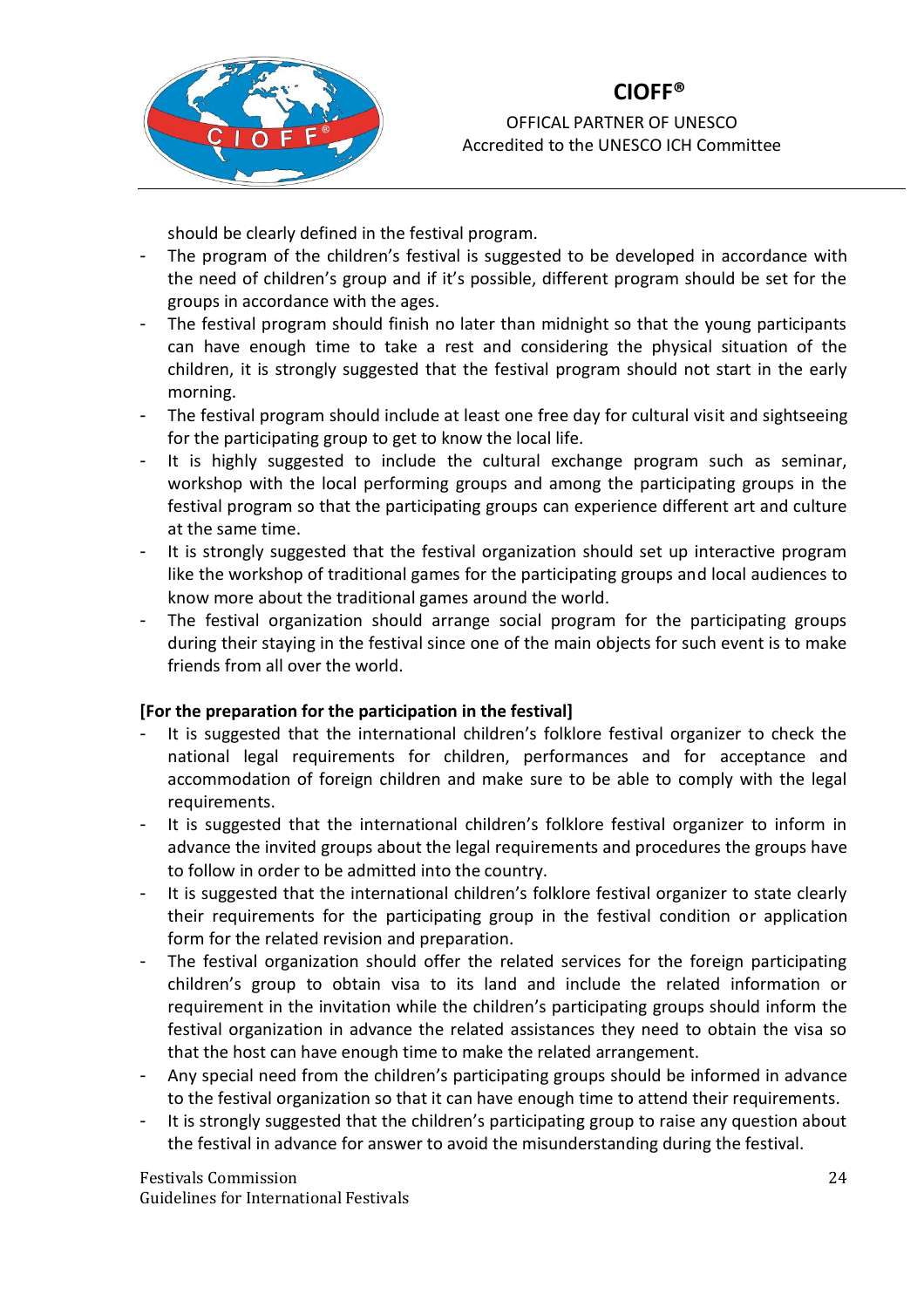

OFFICAL PARTNER OF UNESCO Accredited to the UNESCO ICH Committee

### **[Performance]**

- It is strongly suggested that the festival organization states clearly their expectation about the group's performance in advance to facilitate the children's participating group's preparation.
- It is strongly suggested that the festival organization to think way how to teach the audiences to enjoy a performance, made by the children's group.
- Even though the performance in the international children's folklore festival is not a competition, the participating groups should try their very best to present the best part of their performance, which should be well- rehearsed, standard, high- quality, accompanied with live music and good costume.
- It is suggested that each member of the children's participating group to bring the personal medical history when attending the event.

### **[Other requirement for the festival organization]**

- It is suggested that the food preparation for the children's festival should be done in accordance with the way, which the children can accept and the festival organizer is suggested to ask details about the food and living habit in advance to make the related arrangement.
- The festival organization should be responsible for the local transportation for the participating groups in accordance with the festival schedule and the round- trip transportation between the international airport and festival place.
- The festival organization should arrange places for rehearsal and entertainment for the participating groups during their free time.
- The festival organization should have emergency and medical assistances SOP to face the related situations and its entire staff should be familiar with it.

### **[Other requirement for the children's participating group]**

- The adults of the children's participating groups should attend their young members and can not leave them alone under the attendance of the festival staff while the number of adults, accompanying the children should be decided in accordance with the law of the inviting and sending countries.
- The adults of children's participating groups should pay special attention to the behavior of the teenage attendants such as smoking or drinking.
- The adults of the children's participating groups should follow the festival rules and schedule without exception.
- Considering the fact that the children performers are the protagonists of the children's festival, it is strongly suggested that the total number of the adults, performer, staff, director included should not exceed 1/3 of the total number of the group.
- The related staff of the children's participating groups should help their young members to adopt the life in the festival, especially the food.

Festivals Commission Guidelines for International Festivals